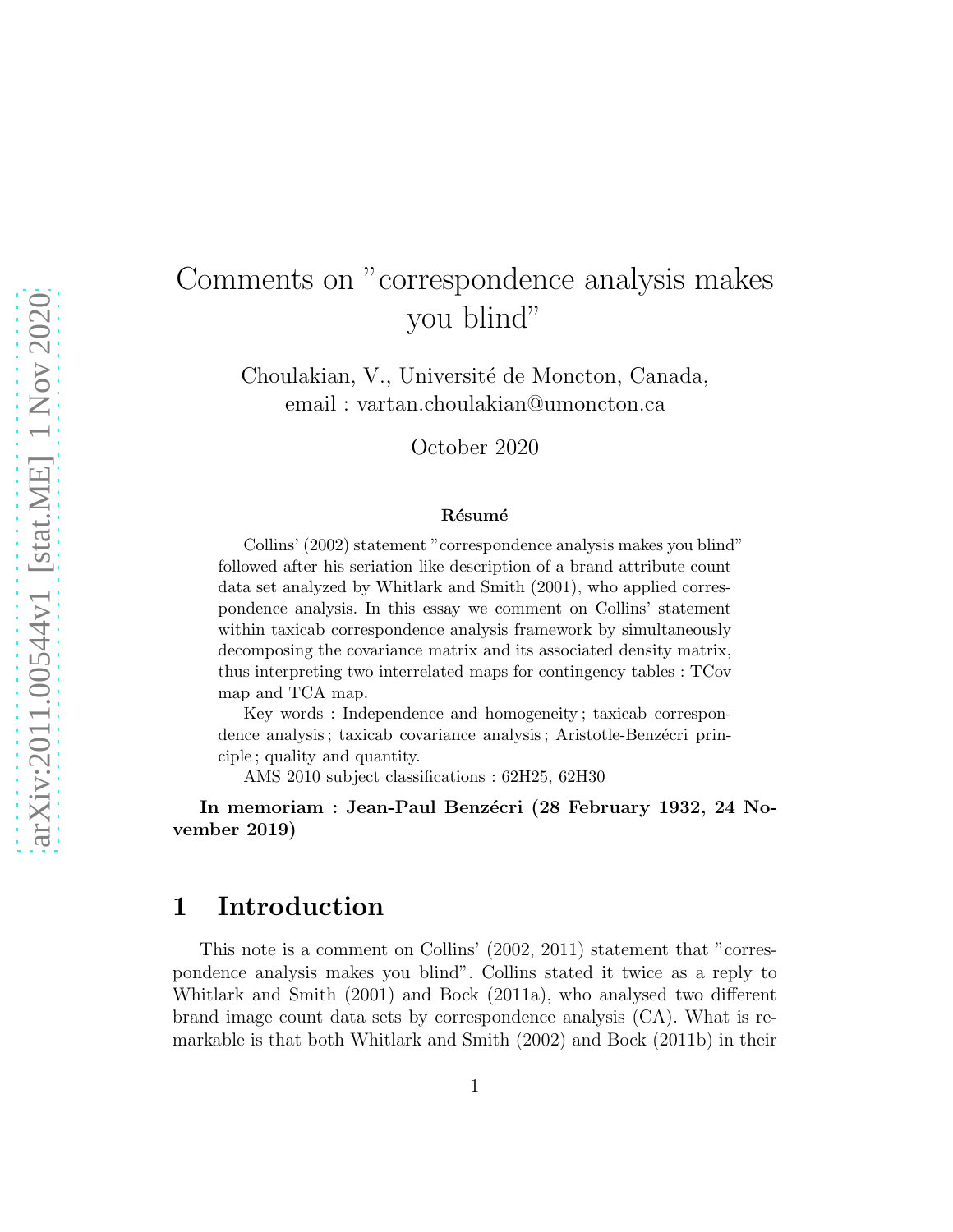reply to Collins (2002, 2011) accepted without hesitation the insightful and original observations described by Collins. Beh and Lombardo (2014, p.131- 132) provide a cursory report on these dialogues.

| Attribute |            |        |          |         |           |          |           |         |
|-----------|------------|--------|----------|---------|-----------|----------|-----------|---------|
| Company   | innovative | leader | solution | rapport | efficient | relevant | essential | trusted |
| Oracle    | 155        | 157    | 109      | 133     | 151       | 96       | 35        | 170     |
| Nokia     | 375        | 350    | 274      | 318     | 351       | 284      | 91        | 408     |
| Fedex     | 476        | 675    | 550      | 669     | 748       | 627      | 307       | 754     |
| А         | 86         | 66     | 105      | 110     | 117       | 76       | 30        | 122     |
| B         | 30         | 21     | 25       | 37      | 40        | 20       | 9         | 43      |
| C         | 18         | 12     | 11       | 16      | 17        | 12       | 2         | 18      |
| D         | 25         | 23     | 33       | 36      | 34        | 28       | 12        | 35      |
| E         | 21         | 20     | 21       | 26      | 27        | 18       | 9         | 36      |
| F         | 190        | 307    | 305      | 332     | 355       | 309      | 131       | 392     |
| G         | 18         | 16     | 16       | 25      | 21        | 18       | 10        | 29      |
| Н         | 408        | 549    | 467      | 551     | 613       | 523      | 239       | 624     |
|           | 143        | 225    | 194      | 191     | 206       | 184      | 121       | 248     |

Table 1 : WS brand-attribute count table.

### 1.1 WS brand-attribute count data

Table 1, from Whitlark and Smith (2001), shows a brand-attribute count data. Whitlark and Smith (2001) analysed it by CA resulting in a map very similar to Taxicab CA (TCA) map in Figure 1. The interpretation of Figure 1 does not correspond to the simple seriated structure uncovered by Collins (2002) given in Table 2, where the rows and columns of Table 1 are permuted according to the row and column averages in descending order. Collins interpreted the seriated structure in Table 2 as :

"a relief map of a plain sloping steeply down from north (FedEx) to south (Brand C) and less steeply from west (Trusted) to east (Essential). On the plain would be a molehill (Nokia is more innovative). But isn't the table easy enough ?"

Note that this simple structure uncovered by Collins is not found in Figure 1. Why ? Lemma 1 provides a partial answer : The brands and the attributes are not independent, because of the existence of *multiple* 'molehill's, the most important molehill being Nokia as mentioned by Collins. The molehills (in bold in Table 2) represent positive associations, and can be analyzed and visualized in a complementary form in Figures 1 and 2. This is a summary of the paper.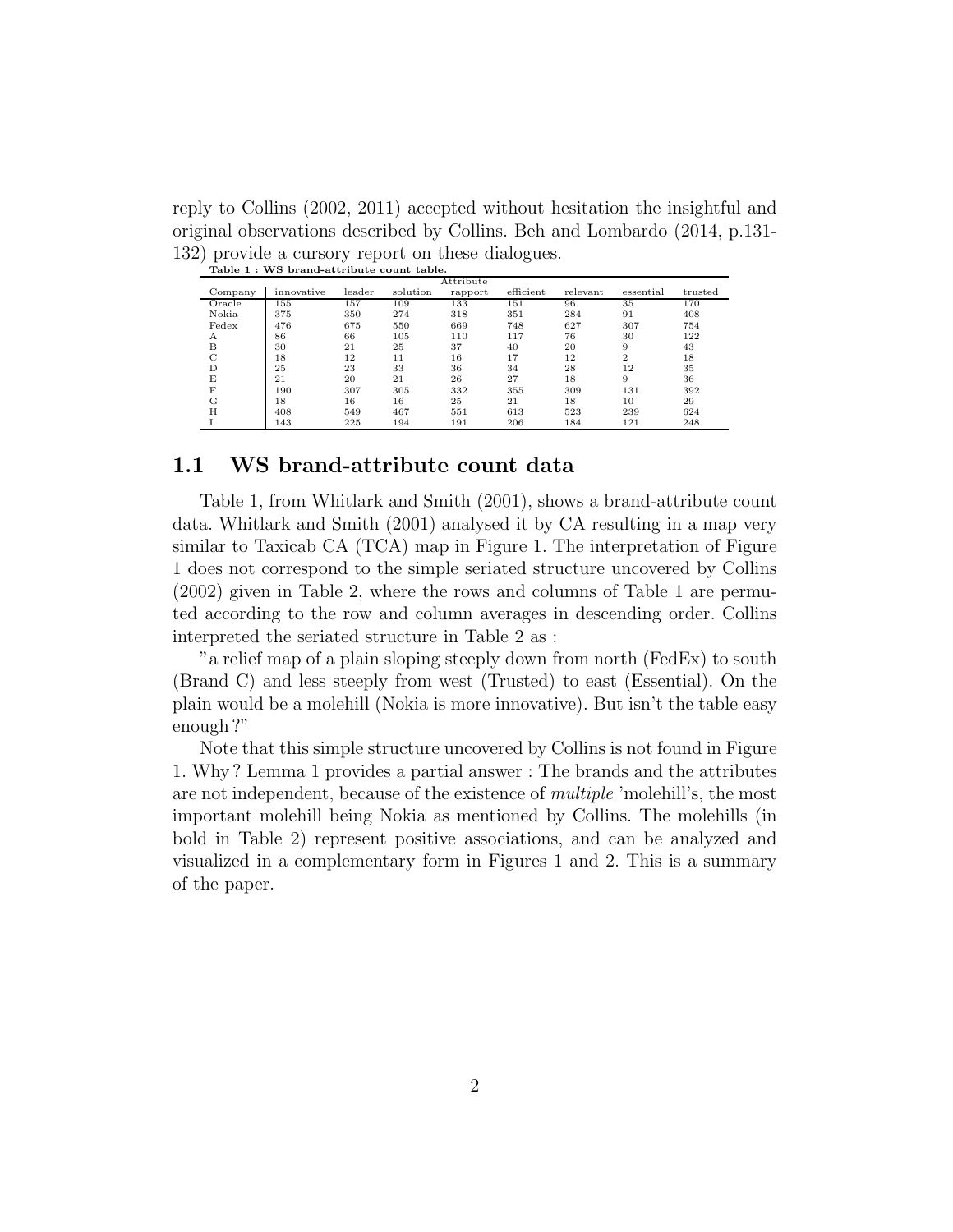| Table 2 : Seriated WS brand-attribute data structure uncovered by Collins. |  |
|----------------------------------------------------------------------------|--|
|----------------------------------------------------------------------------|--|

| Attribute |         |           |         |        |          |          |            |           |         |
|-----------|---------|-----------|---------|--------|----------|----------|------------|-----------|---------|
| Company   | trusted | efficient | rapport | leader | relevant | solution | innovative | essential | average |
| Fedex     | 754     | 748       | 669     | 675    | 627      | 550      | 476        | 307       | 601     |
| Н         | 624     | 613       | 551     | 549    | 523      | 467      | 408        | 239       | 497     |
| Nokia     | 408     | 351       | 318     | 350    | 284      | 274      | 375        | 91        | 306     |
| F         | 392     | 355       | 332     | 307    | 309      | 305      | 190        | 131       | 290     |
|           | 248     | 206       | 191     | 225    | 184      | 194      | 143        | 121       | 189     |
| Oracle    | 170     | 151       | 133     | 157    | 96       | 109      | 155        | 35        | 126     |
| А         | 122     | 117       | 110     | 66     | 76       | 105      | 86         | 30        | 89      |
| D         | 35      | 34        | 36      | 23     | 28       | 33       | 25         | 12        | 28      |
| B         | 43      | 40        | 37      | 21     | 20       | 25       | 30         | 9         | 28      |
| E         | 36      | 27        | 26      | 20     | 18       | 21       | 21         | 9         | 22      |
| G         | 29      | 21        | 25      | 16     | 18       | 16       | 18         | 10        | 19      |
| ⌒         | 18      | 17        | 16      | 12     | 12       | 11       | 18         | 2         | 13      |
| average   | 240     | 223       | 204     | 202    | 183      | 176      | 162        | 83        | 184     |

### 1.2 Quantity and Quality

Collins summarized his arguments to Whitlark and Smith (2001) paper as :

"The popularity of CA and other techniques seems to arise from two feelings : The data are too complex to be handled by the human brain, and *pictures communicate more than tables*. In fact, the analysis of brand "image" data like that given by the authors is easy, and *quantitative patterns are best communicated through simple tables supported by words*. *A picture like the correspondence "map" shown by W&S may say something qualitative about patterns in the data, but it says nothing quantitative or testable.* Not even, for example, that the two dimensions of the map account for nearly 90% of the variance of the data, as reported in the text."

The highlighted parts are ours. There are two main points raised by Collins.

First, Collins contrasts quantitative information found in a table to qualitative information found in a CA map. Friendly and Kwan (2011) divided statisticians (data analysts) in two categories : graph-people and table-people. Clearly Collins belongs to the group of table-people.

Second, qualitative pattern in CA map Figure 1 do not reflect quantitative patterns in Table 2.

Benz $\acute{e}$ cri (1982, 1988) has two papers on quality and quantity; in the second he discussed the relationship between quantity and quality historically, starting with Aristotle and finishing it with his description within the philosophy of data analysis, aka CA framework. Here we quote from Benzécri (1988, section 1.7) :

*"Pour l'analyse des donn´ees, nous retenons d'abord, suivant Aristote, que "le caract`ere propre de la quantit´e qu'on peut lui attribuer l'´egal et l'in´egal",*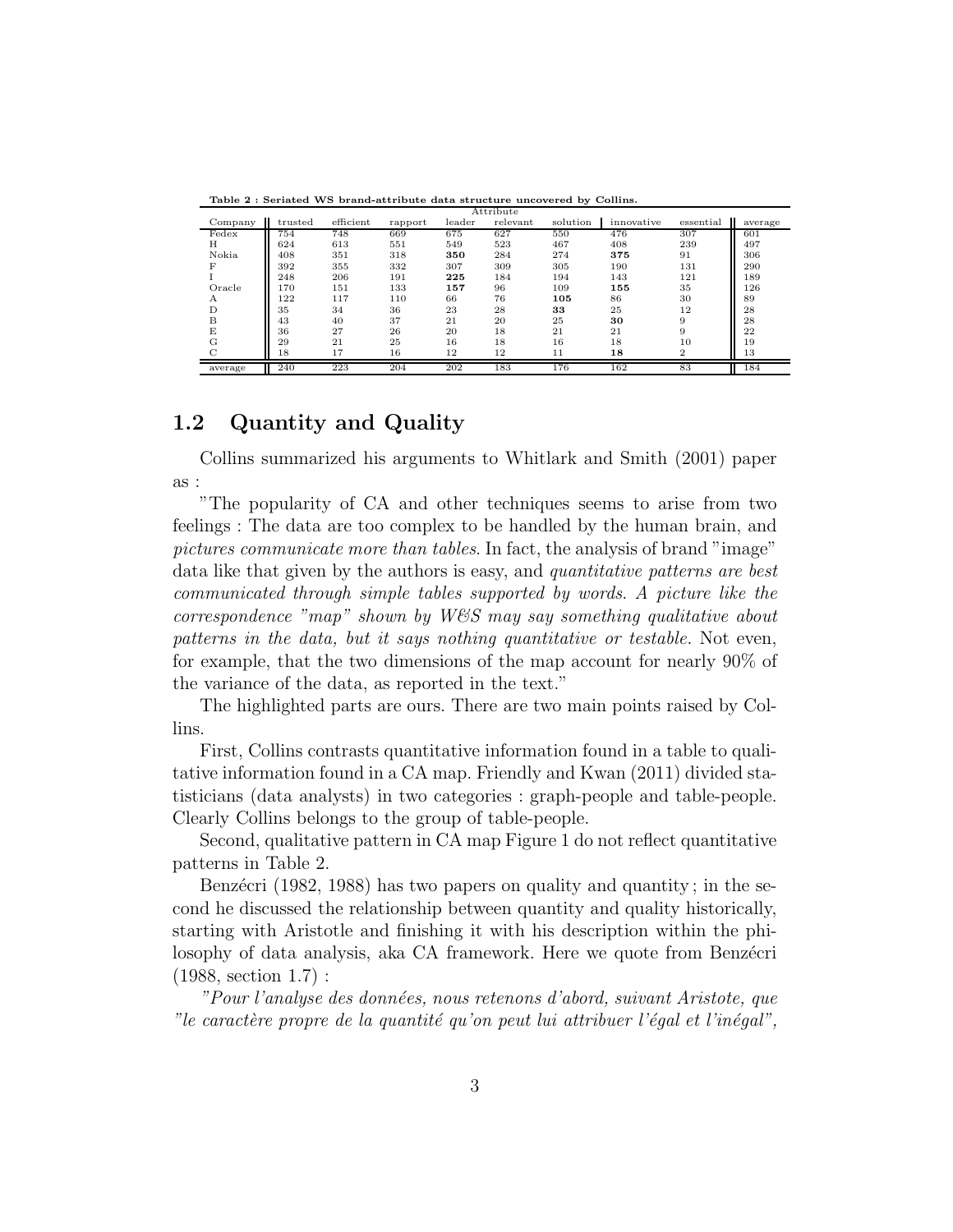*tandis que, "semblabe ou dissemblable se dit uniquement des qualités". De ce point de vue, une description multidimensionnelle est toujours qualitative même si elle comporte que des variables numériques précises, parceque la multiplicit´e des descriptions possibles est telle qu'on rencontrera jamais d'´egales, mais seulement de semblables".*

The following two definitions and the corollary provide a succinct summary of the quote.

**Definition 1 (Aristotle on quantity)** : X is a quantitative variable if, given two realizations x and y of X, then either  $x = y$  or  $x \neq y$ .

**Definition 2 (Aristotle on quality)** : X is a qualitative variable if, given two realizations x and y of X, then either x is similar to y or x is dissimilar to y.

Corollary 3 (Benzécri) : Any multidimensional description is always qualitative even though its components are precisely numerical.

Similar ideas also are expressed in a forward essay by Benzécri in Murtagh  $(2005).$ 

Benzécri's schematic conceptual formulation of data analysis is the following directed diagram

 $\text{Quality(data)} \longrightarrow \text{Quantity(factors)} \longrightarrow \text{Quality(groupings)}.$ 

The first step : Quality(data)  $\longrightarrow$  Quantity(factors) is done by dimension reduction. The nature of each factor (latent variable) is quantitative and there are almost always more than one factor.

The second step : Quantity(factors)  $\longrightarrow$  Quality(groupings) is done by clustering.

Following Murtagh (2005, section 1.1), we can characterize the diagram as "a tale of three metrics" : the chi-squared and the Euclidean metrics for the first step, and the ultrametrics for the second step. A similar description to the above diagram is also stated by De Leeuw (2005).

### 1.3 Hotelling and Tucker

It is well known that CA is a particular kind of Hotelling's canonical correlation analysis, see for instance Goodman (1991), where the two sets of variables are the indicator sets of the categories of the two nominal variables.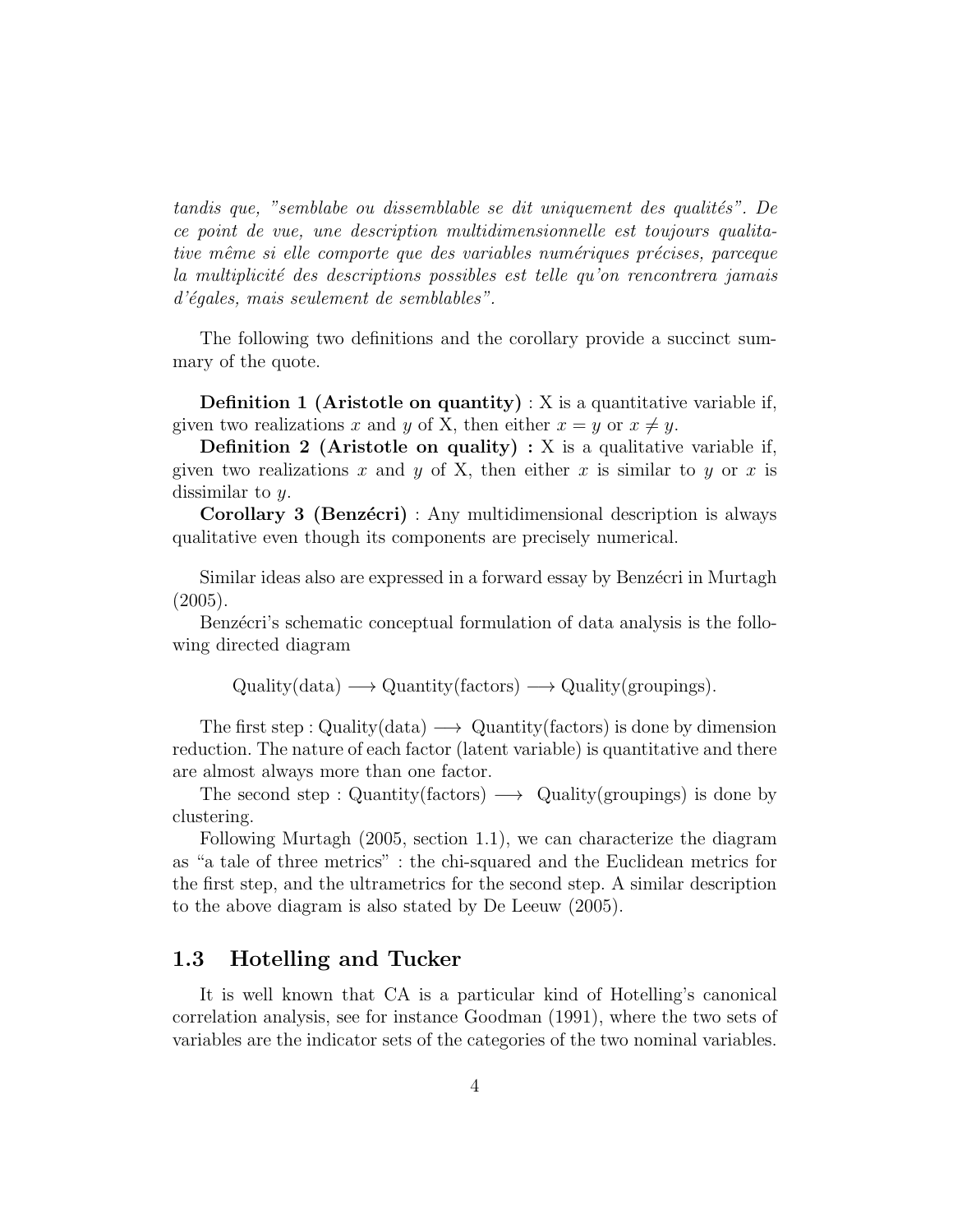Another method, similar in perspective to canonical correlation analysis is Tucker's (1958) interbattery analysis, which maximizes the covariance measure between the linear combination of the two indicator sets of quantitative variables. When CA did not produce interpretable maps of contingency tables, Tenenhaus and Augendre (1996) proposed the Tucker interbattery analysis as an alternative to CA.

The parameters in Hotelling's canonical correlation and Tucker's covariance analyses are estimated by singular value decomposition (SVD). When we estimate the parameters by TaxicabSVD (TSVD) introduced by Choulakian (2006) in place of SVD, surprisingly we notice that these two analyses complement each other because they are linearly related, see equation (17). For further details, see Choulakian, Simonetti and Gia (2014).

Figure 2 displays Taxicab interbattery analysis map of WS data. Figures 1 and 2 are different : thus they provide different information to us, sometimes contradictory. The major novelty of this paper is that we interpret Figure 2, the taxicab interbattery analysis TCov map, as TCA contribution map, and consequently we provide a new perspective on the interpretation of the associated TCA map via Lemma 3. Thus showing that CA or related methods maps are extremely insightful, more than one could get by simply examining numbers in a table à la Collins. Greenacre (2013) discussed CA contribution biplots.

This paper is organized as follows : Section 2 presents an overview of taxicab singular value decomposition (TSVD) ; section 3 presents preliminaries. Section 4 presents some theory. In section 5 we interpret Figures 1 and 2 based on the theory developed in section 4. Finally we conclude in section 6.

# 2 An overview of taxicab singular value decomposition

Consider a matrix **X** of size  $I \times J$  and  $rank(\mathbf{X}) = k$ . Taxicab singular value decomposition (TSVD) of  $X$  is a decomposition similar to  $SVD(X)$ ; see Choulakian (2006, 2016a).

In TSVD the calculation of the dispersion measures  $(\delta_{\alpha})$ , principal axes  $(\mathbf{u}_{\alpha}, \mathbf{v}_{\alpha})$  and principal scores  $(\mathbf{a}_{\alpha}, \mathbf{b}_{\alpha})$  for  $\alpha = 1, ..., k$  is done in an stepwise manner. We put  $X_1 = X = (x_{ij})$  and  $X_{\alpha}$  be the residual matrix at the  $\alpha$ -th iteration.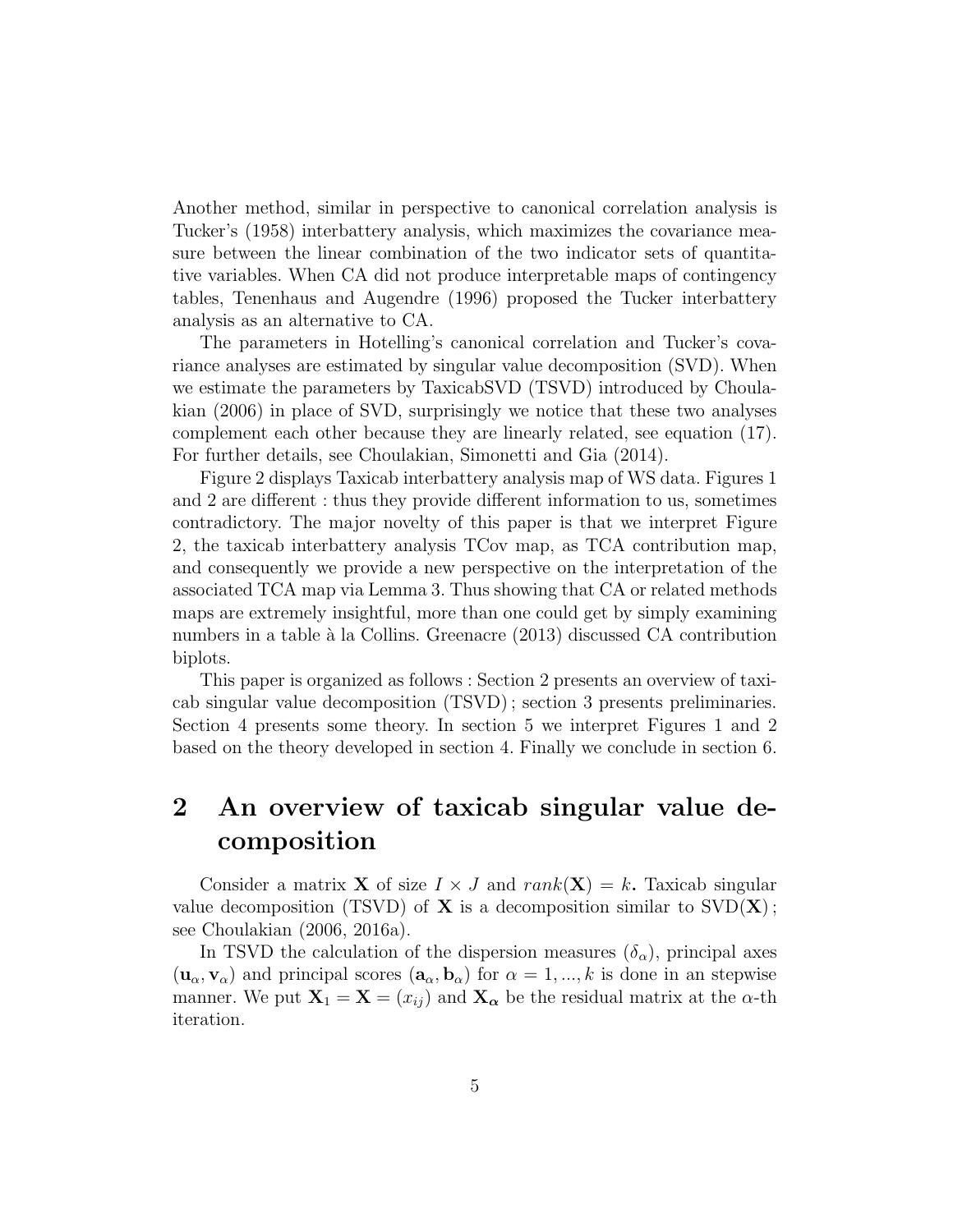The variational definitions of the TSVD at the  $\alpha$ -th iteration are

$$
\delta_{\alpha} = \max_{\mathbf{u} \in \mathbb{R}^{J}} \frac{||\mathbf{X}_{\alpha} \mathbf{u}||_{1}}{||\mathbf{u}||_{\infty}} = \max_{\mathbf{v} \in \mathbb{R}^{I}} \frac{||\mathbf{X}'_{\alpha} \mathbf{v}||_{1}}{||\mathbf{v}||_{\infty}} = \max_{\mathbf{u} \in \mathbb{R}^{J}, \mathbf{v} \in \mathbb{R}^{I}} \frac{\mathbf{v}' X_{\alpha} \mathbf{u}}{||\mathbf{u}||_{\infty} ||\mathbf{v}||_{\infty}},
$$
  
\n= max ||\mathbf{X}\_{\alpha} \mathbf{u}||\_{1} subject to  $\mathbf{u} \in \{-1, +1\}^{J},$   
\n= max ||\mathbf{X}'\_{\alpha} \mathbf{v}||\_{1} subject to  $\mathbf{v} \in \{-1, +1\}^{I},$   
\n= max  $\mathbf{v}' \mathbf{X}_{\alpha} \mathbf{u}$  subject to  $\mathbf{u} \in \{-1, +1\}^{J}, \mathbf{v} \in \{-1, +1\}^{I}.$ 

The  $\alpha$ -th principal axes are

$$
\mathbf{u}_{\alpha} = \arg \max_{\mathbf{u} \in \{-1, +1\}^J} ||\mathbf{X}_{\alpha} \mathbf{u}||_1 \quad \text{and} \quad \mathbf{v}_{\alpha} = \arg \max_{\mathbf{v} \in \{-1, +1\}^I} ||\mathbf{X}_{\alpha}' \mathbf{v}||_1, \quad (1)
$$

and the  $\alpha$ -th principal vectors are

$$
\mathbf{a}_{\alpha} = \mathbf{X}_{\alpha} \mathbf{u}_{\alpha} \text{ and } \mathbf{b}_{\alpha} = \mathbf{X}_{\alpha}' \mathbf{v}_{\alpha}. \tag{2}
$$

Furthermore the following relations are also useful

$$
\mathbf{u}_{\alpha} = sgn(\mathbf{b}_{\alpha}) \text{ and } \mathbf{v}_{\alpha} = sgn(\mathbf{a}_{\alpha}), \tag{3}
$$

where sgn(.) is the coordinatewise sign function,  $sgn(x) = 1$  if  $x > 0$ , and  $sgn(x) = -1$  if  $x \leq 0$ .

The  $\alpha$ -th taxicab dispersion measure  $\delta_{\alpha}$  can be represented in many different ways

$$
\delta_{\alpha} = ||\mathbf{X}_{\alpha}\mathbf{u}_{\alpha}||_{1} = ||\mathbf{a}_{\alpha}||_{1} = \mathbf{a}_{\alpha}'\mathbf{v}_{\alpha},
$$
  
\n
$$
= ||\mathbf{X}_{\alpha}'\mathbf{v}_{\alpha}||_{1} = ||\mathbf{b}_{\alpha}||_{1} = \mathbf{b}_{\alpha}'\mathbf{u}_{\alpha}.
$$
\n(4)

The  $(\alpha + 1)$ -th residual correspondence matrix is

$$
\mathbf{X}_{\alpha+1} = \mathbf{X}_{\alpha} - \mathbf{a}_{\alpha} \mathbf{b}_{\alpha}' / \delta_{\alpha}.
$$
 (5)

An interpretation of the term  $a_{\alpha}b'_{\alpha}/\delta_{\alpha}$  in (5) is that, it represents the best rank-1 approximation of the residual correspondence matrix  $\mathbf{X}_{\alpha}$ , in the sense of taxicab norm.

Thus  $TSVD(X)$  corresponds to

$$
x_{ij} = \sum_{\alpha=1}^{k} a_{\alpha}(i)b_{\alpha}(j)/\delta_{\alpha}, \qquad (6)
$$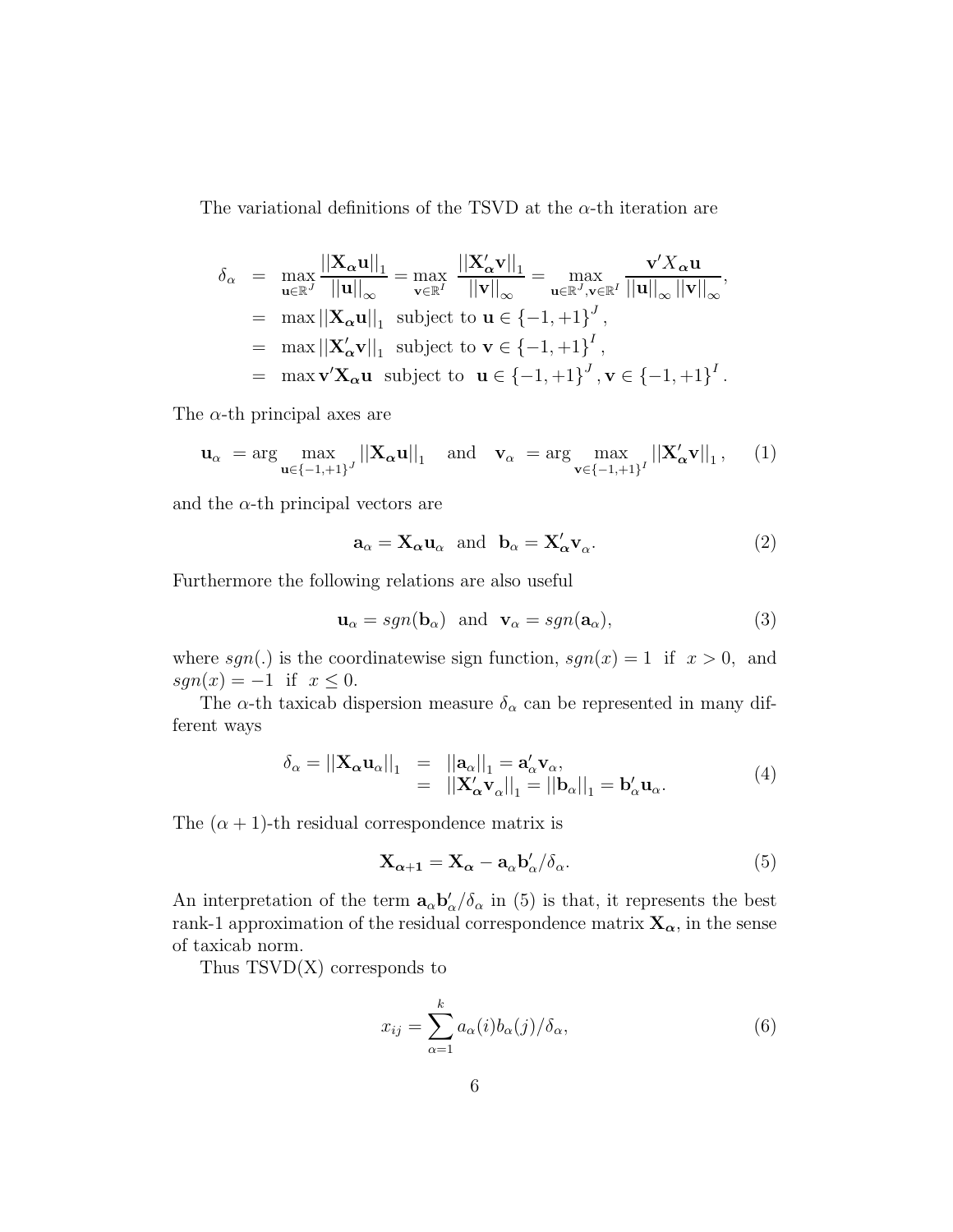a decomposition similar to SVD, but where the vectors  $(a_{\alpha}, b_{\alpha})$  for  $\alpha =$  $1, \ldots, k$  are conjugate, a weaker property than orthogonality. That is

$$
\mathbf{a}'_{\alpha}sgn(\mathbf{a}_{\beta}) = \mathbf{b}'_{\alpha}sgn(\mathbf{b}_{\beta}) = 0 \text{ for } \alpha > \beta.
$$

In TSVD, the calculation of the principal component weights,  $\mathbf{u}_{\alpha}$  and  $\mathbf{v}_{\alpha}$ , and the principal scores,  $\mathbf{a}_{\alpha}$  and  $\mathbf{b}_{\alpha}$ , can be accomplished by two algorithms. The first one is based on complete enumeration based on equation (1). The second one is based on iterating the transition formulae (2,3). This is an ascent algorithm ; that is, it increases the value of the objective function at each iteration, see Choulakian (2006, 2016a). The iterative algorithm could converge to a local maximum ; so it should be restarted from several initial configurations. The rows or the columns of the data can be used as starting values.

# 3 Preliminaries

Let  $\mathbf{P} = \mathbf{N}/n = (p_{ij})$  of size  $I \times J$  be the associated correspondence matrix of a contingency table N. We define as usual  $p_{i*} = \sum_{j=1}^{J} p_{ij}$ ,  $p_{*j} = \sum_{i=1}^{I} p_{ij}$ , the vector  $\mathbf{r} = (p_{i*}) \in \mathbb{R}^{I}$ , the vector  $\mathbf{c} = (p_{*j}) \in \mathbb{R}^{J}$ , and  $\mathbf{D}_{I} = Diag(\mathbf{r})$  the diagonal matrix having diagonal elements  $p_{i*}$ , and similarly  $\mathbf{D}_J = Diag(\mathbf{c})$ . We suppose that  $\mathbf{D}_I$  and  $\mathbf{D}_J$  are positive definite metric matrices of size  $I \times I$ and  $J \times J$ , respectively; this means that the diagonal elements of  $D<sub>I</sub>$  and  $\mathbf{D}_J$  are strictly positive. Let

$$
\mathbf{P}^{(1)} = (\mathbf{P} - \mathbf{r}\mathbf{c}^{\top}) \n= \mathbf{Cov}(\mathbf{P})
$$
\n(7)

or elementwise

$$
p_{ij}^{(1)} = p_{ij} - p_{i*}p_{*j}
$$
 (8)

be the residual matrix with respect to the independence model.  $p_{ij}^{(1)}$  is the covariance between the categories of the ith nominal row variable and the jth nominal column variable.

The independence assumption  $p_{ij}^{(1)} = 0$  can also be interpreted in another way as

$$
\left(\frac{p_{ij}}{p_{i*}p_{*j}}-1\right)=0,\t\t(9)
$$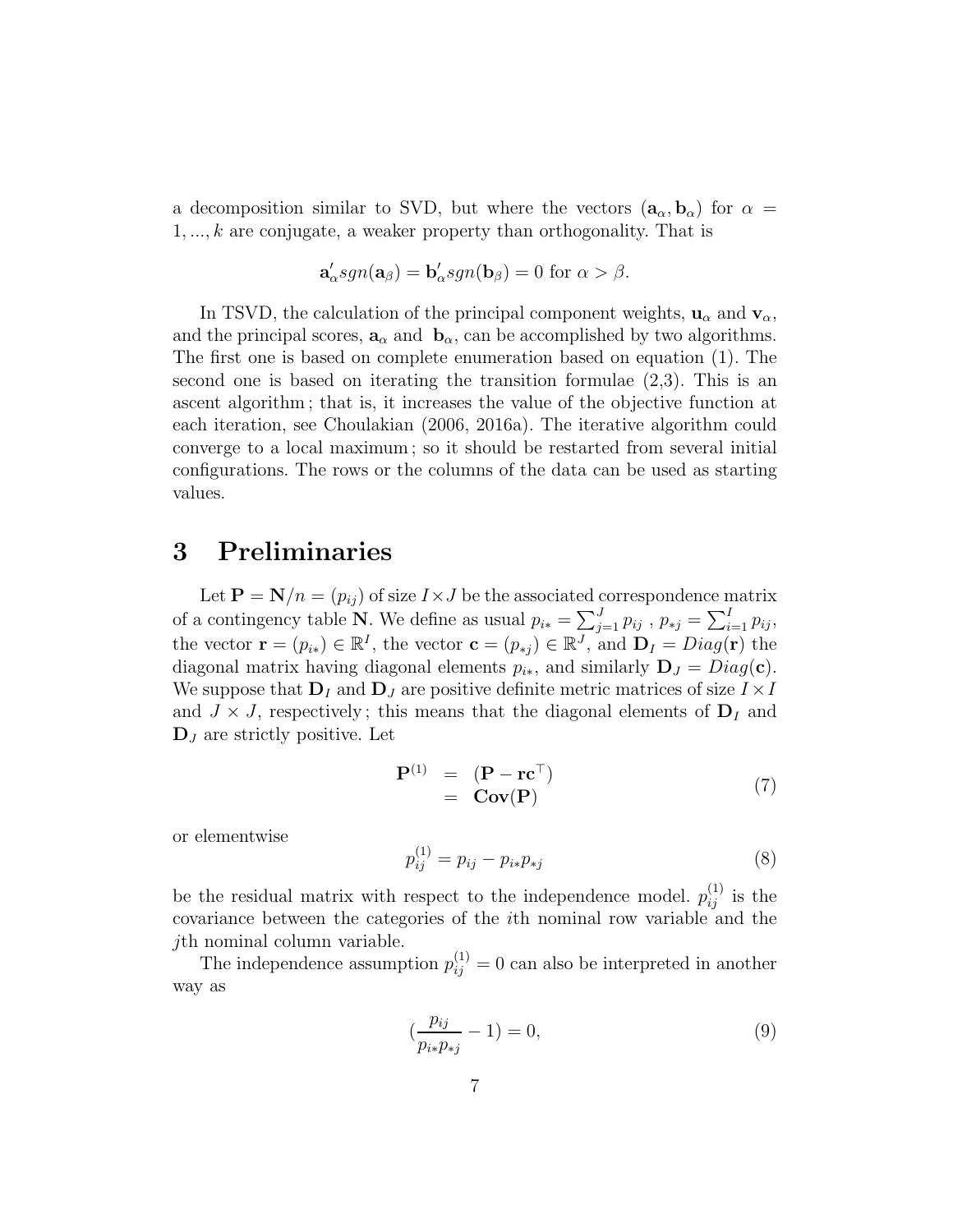which can be reexpressed as

$$
\frac{1}{p_{i*}} \left( \frac{p_{ij}}{p_{*j}} - p_{i*} \right) = 0
$$
\n
$$
= \frac{1}{p_{*j}} \left( \frac{p_{ij}}{p_{i*}} - p_{*j} \right);
$$
\n(10)

this is the row and column homogeneity models. Benz $\acute{e}$ cri (1973, p.31) named the vector  $(\frac{p_{ij}}{p_{*j}}$  for  $i = 1, ..., I$  and j fixed) the profile of the jth column; and the element  $\frac{p_{ij}}{p_{i*}p_{*j}}$  the density function of the probability measure  $(p_{ij})$  with respect to the product measure  $p_{i*}p_{*j}$ . The element  $\frac{p_{ij}}{p_{i*}p_{*j}}$  is named Pearson ratio in Goodman (1996) and Beh and Lombardo (2014, p.123).

Suppose the independence assumption  $Cov(P) = 0$  is not true, then each of the two equivalent model formulations  $(8,10)$  can be generalized to explain the nonindependence by adding bilinear terms, where  $k = rank(\mathbf{P}^{(1)})$ :

a) Cov (covariance) decomposition :

$$
p_{ij} - p_{i*}p_{*j} = \sum_{\alpha=1}^{k} a_{\alpha}(i)b_{\alpha}(j)/\sigma_{\alpha}.
$$
 (11)

This is an interbattery analysis proposed by Tucker (1958). Tenenhaus and Augendre (1996) estimated the parameters in (11) by singular value decomposition (SVD) of the matrix  $Cov(P)$ . The parameters in (11) satisfy the following equations

$$
\sigma_{\alpha}^{2} = \sum_{i=1}^{I} |a_{\alpha}(i)|^{2} = \sum_{j=1}^{J} |b_{\alpha}(j)|^{2} \text{ for } \alpha = 1, ..., k; \qquad (12)
$$

$$
0 = \sum_{i=1}^{I} a_{\alpha}(i)a_{\beta}(i) = \sum_{j=1}^{J} b_{\alpha}(j)b_{\beta}(j) \text{ for } \alpha \neq \beta.
$$
 (13)

b) CA (correspondence analysis) decomposition

$$
\frac{p_{ij}}{p_{i*}p_{*j}} - 1 = \sum_{\alpha=1}^{k} f_{\alpha}(i)g_{\alpha}(j)/\sigma_{\alpha}.
$$
 (14)

This decomposition has many interpretations. Essentially, for data analysis purposes Benzécri (1973) interpreted it as weighted principal components analysis of row and column profiles. Another useful interpretation, comparable to Tucker interbattery analysis, is Hotelling(1936)'s correlation analysis,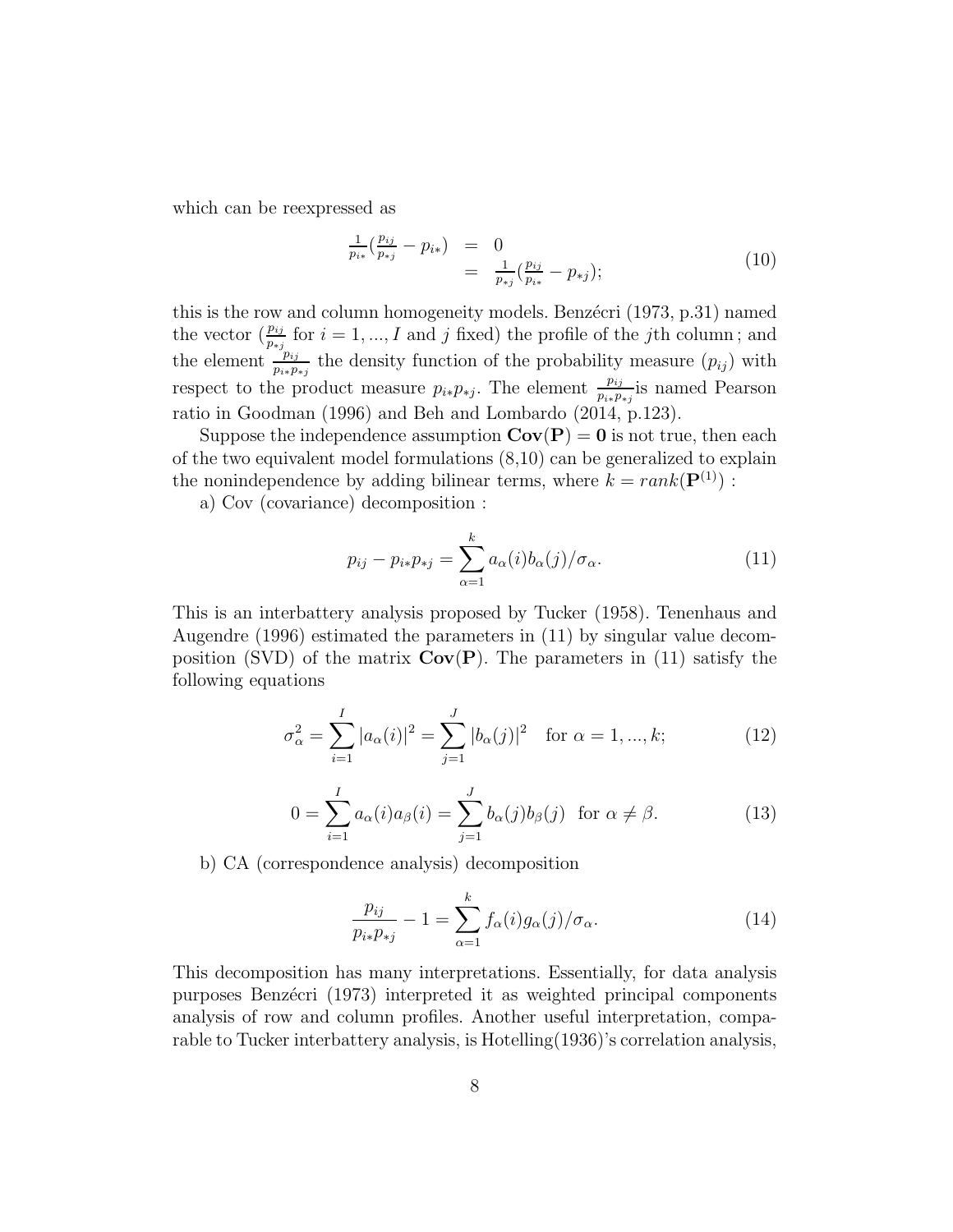see Lancaster (1958) and Goodman (1991). The parameters in (14) satisfy the following equations

$$
\sigma_{\alpha}^{2} = \sum_{i=1}^{I} |f_{\alpha}(i)|^{2} p_{i*} = \sum_{j=1}^{J} |g_{\alpha}(j)|^{2} p_{*j} \quad \text{for } \alpha = 1, ..., k; \tag{15}
$$

$$
0 = \sum_{i=1}^{I} f_{\alpha}(i) f_{\beta}(i) p_{i*} = \sum_{j=1}^{J} g_{\alpha}(j) g_{\beta}(j) p_{*j} \text{ for } \alpha \neq \beta.
$$
 (16)

The above two decompositions given in (11) and (14) are covariance based. There are also association (log ratio) based decompositions see Goodman (1991, 1996) or Greenacre and Lewi (2009).

### 3.1 Estimation of the parameters by TSVD

In the case we estimate the parameters in (11 and 14) by TSVD, then they will be linearly related

$$
a_{\alpha}(i) = p_{i*} f_{\alpha}(i) , b_{\alpha}(j) = p_{*j} g_{\alpha}(j) \text{ and } \delta_{\alpha} = \sigma_{\alpha}.
$$
 (17)

The parameters  $a_{\alpha}(i)$  and  $b_{\alpha}(j)$  in (11) are the principal coordinates of the TCov decomposition and they satisfy

$$
\delta_{\alpha} = \sum_{i=1}^{I} |a_{\alpha}(i)| = \sum_{j=1}^{J} |b_{\alpha}(j)| \text{ for } \alpha = 1, ..., k; \tag{18}
$$

$$
0 = \sum_{i=1}^{I} a_{\alpha}(i) sgn(a_{\beta}(i)) = \sum_{j=1}^{J} b_{\alpha}(j) sgn(b_{\beta}(j)) \text{ for for } \alpha > \beta.
$$
 (19)

Similarly, the parameters  $f_{\alpha}(i)$  and  $g_{\alpha}(j)$  in (14) are the principal coordinates of the TCA decomposition and they satisfy

$$
\delta_{\alpha} = \sum_{i=1}^{I} |f_{\alpha}(i)| p_{i*} = \sum_{j=1}^{J} |b_{\alpha}(j)| p_{*j} \quad \text{for } \alpha = 1, ..., k; \tag{20}
$$

$$
0 = \sum_{i=1}^{I} f_{\alpha}(i) f_{\beta}(i) p_{i*} = \sum_{j=1}^{J} g_{\alpha}(j) g_{\beta}(j) p_{*j} \text{ for } \alpha > \beta.
$$
 (21)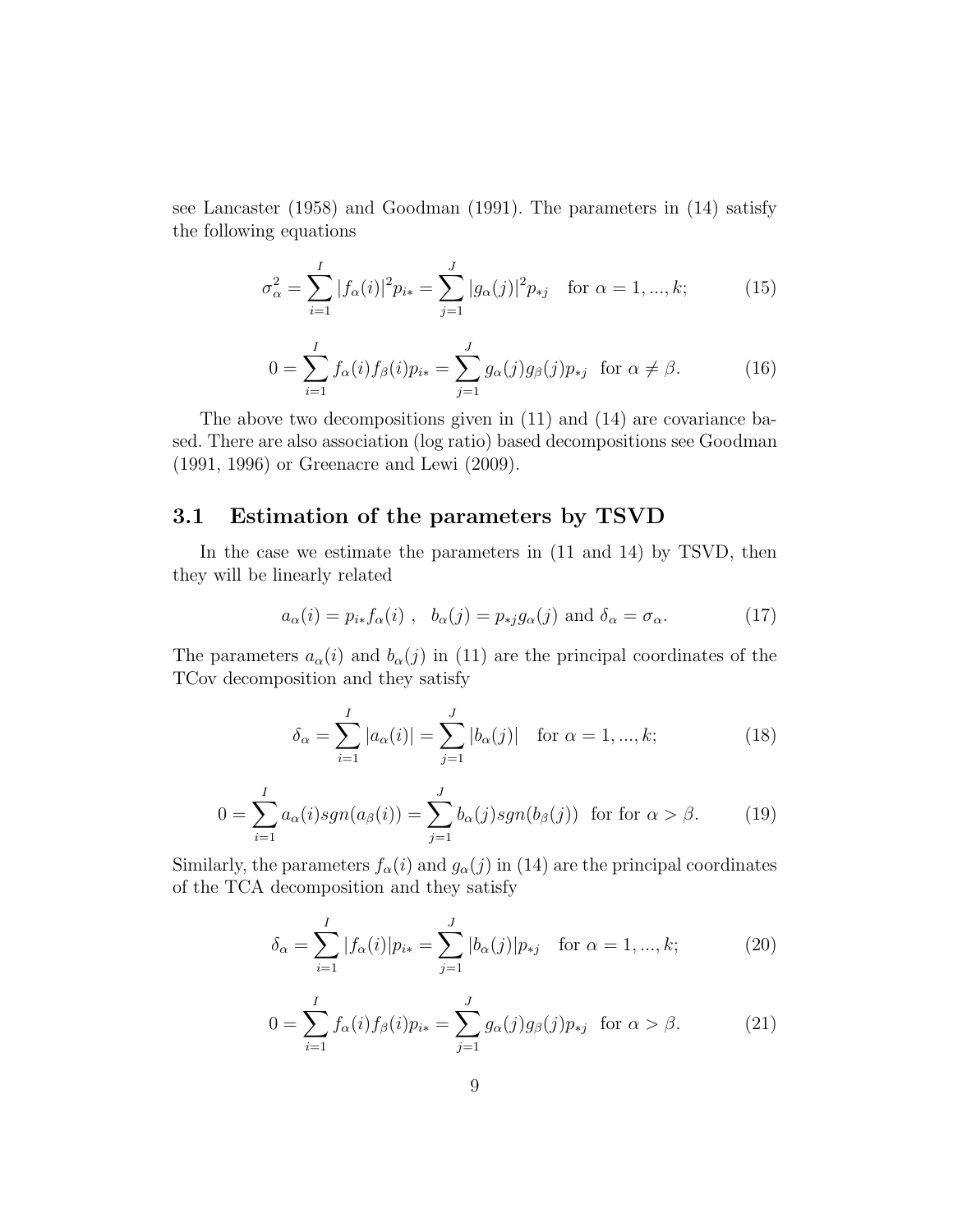Let  $\mathbf{P}^{(m)} = (p_{ij}^{(m)})$  be the mth residual correspondence matrix, where

$$
p_{ij}^{(m+1)} = p_{ij} - p_{i*}p_{*j} - \sum_{\alpha=1}^{m} a_{\alpha}(i)b_{\alpha}(j)/\delta_{\alpha} \text{ for } m = 1, ..., k - 1.
$$

Similarly, let  $\mathbf{D}^{(m)} = (d_{ij}^{(m)})$  be the mth residual density matrix, where

$$
d_{ij}^{(m+1)} = \frac{p_{ij}}{p_{i*}p_{*j}} - 1 - \sum_{\alpha=1}^{m} f_{\alpha}(i)g_{\alpha}(j)/\delta_{\alpha} \text{ for } m = 1, ..., k - 1.
$$

Let  $S \cup \overline{S} = I$  be a partition of I, and  $T \cup \overline{T} = J$  be a partition of J, such that  $S = \{i : a_{\alpha}(i) \geq 0\}$  and  $T = \{j : b_{\alpha}(j) \geq 0\}$ . Besides (18), the taxicab dispersion  $\delta_{\alpha}$  will additionally be related to the TCov principal coordinates  $a_{\alpha}(i)$  and  $b_{\alpha}(j)$  in (11) by the following useful equations, see Choulakian and Abou-Samra (2020) :

$$
\begin{array}{rcl}\n\delta_{\alpha}/2 & = & \sum_{i \in S} a_{\alpha}(i) = -\sum_{i \in \overline{S}} a_{\alpha}(i) \\
& = & \sum_{j \in T} b_{\alpha}(j) = -\sum_{j \in \overline{T}} b_{\alpha}(j);\n\end{array} \tag{22}
$$

$$
\delta_{\alpha}/4 = \sum_{(i,j)\in S\times T} p_{ij}^{(\alpha)} = \sum_{(i,j)\in \overline{S}\times T} p_{ij}^{(\alpha)}
$$
  
= 
$$
-\sum_{(i,j)\in \overline{S}\times T} p_{ij}^{(\alpha)} = -\sum_{(i,j)\in S\times \overline{T}} p_{ij}^{(\alpha)}.
$$
 (23)

### 3.2 An observation

The TCov principal coordinates,  $a_{\alpha}(i)$  and  $b_{\alpha}(j)$ , are uniformly weighted, see equation (18); meanwhile TCA principal coordinates,  $f_{\alpha}(i)$  and  $g_{\alpha}(j)$ , are marginally weighted, see equation (20). What is the consequence to this ? The answer to this question is : Benzécri's principle of distributional equivalence, which states that CA (and TCA) results are not changed if two proportional columns or rows are merged into one. This has the practical consequence that the effective size of sparse and large data sets can be smaller than the observed size ; for further details concerning sparse contingency tables see Choulakian (2017).

### 4 Theory

Let **L** be a permutation matrix such that the coordinates of  $\mathbf{r}_L = \mathbf{L}\mathbf{r}$  are in decreasing order,  $\mathbf{r}_L(i) \geq \mathbf{r}_L(i+1)$  for  $i = 1, ..., I-1$ . Similarly, M be a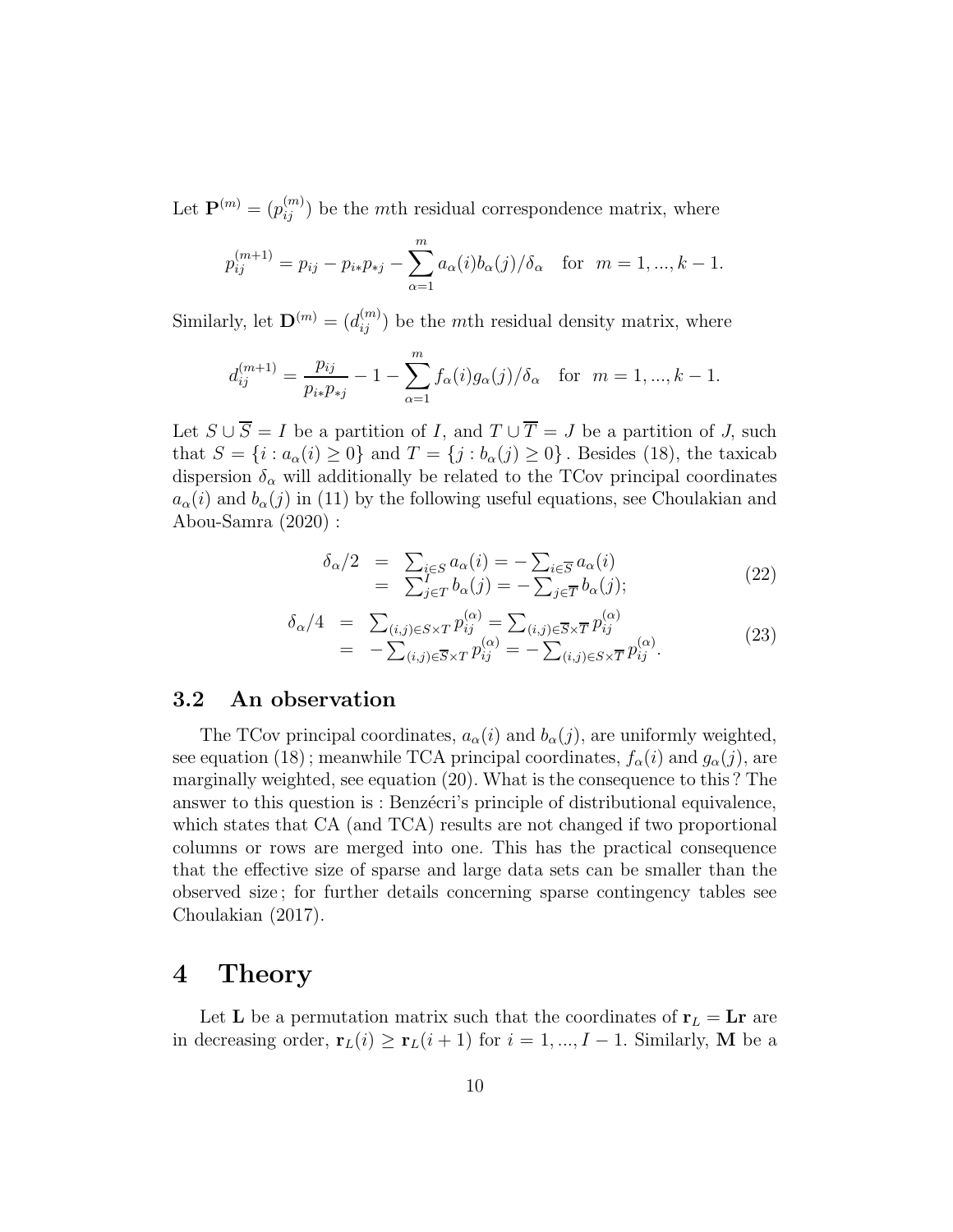permutation matrix such that the coordinates of  $\mathbf{c}_M = \mathbf{M}\mathbf{c}$  are in decreasing order,  $c_M(j) \geq c_M(j + 1)$  for  $j = 1, ..., J - 1$ .

We consider the matrix

$$
\mathbf{LP}^{(1)}\mathbf{M}^{\top} = \mathbf{L}(\mathbf{P} - \mathbf{r}\mathbf{c}^{\top})\mathbf{M}^{\top}.
$$
 (24)

We have the following easily proved result

**Lemma 1**: Let  $S = LPM<sup>T</sup>$ . A *necessary* condition for the independence model,  $\mathbf{LP}^{(1)}\mathbf{M}^\top = \mathbf{0}$  or  $p_{ij} - p_{i*}p_{*j} = 0$ , is that

$$
\mathbf{S}(i,j) \ge \mathbf{S}(i,j+1) \text{ for } j = 1,...,J-1 \text{ and } i \text{ fixed} \tag{25}
$$

and

$$
\mathbf{S}(i,j) \ge \mathbf{S}(i+1,j) \quad \text{for} \quad i = 1, ..., I-1 \text{ and } j \text{ fixed.} \tag{26}
$$

Remark : Relations (25 and 26) characterize Robinson matrices used for seriation of artifacts or sites in archeology. That is why we named S seriated contingency table following its seriated row  $r<sub>L</sub>$  and column  $c<sub>M</sub>$  marginals, see Table 2.

**Lemma 2** :  $TSVD(P)$  is equivalent to  $TCov(P) = T SVD(P^{(1)})$ .

Lemma 2 states that TSVD of the correspondence matrix  $P$  is equivalent to taxicab interbattery analysis of P, which in its turn is equivalent to TCA contributions decomposition of the rows and columns of P.

Lemma 3 states that the  $\alpha$ th row TCA (or CA) principal factor score  $\mathbf{f}_{\alpha}(i)$  is the weighted covariance of the  $\alpha$ th residual density function  $\mathbf{D}^{(\alpha)}(i,:)$ with the the  $\alpha$ -th principal axis  $\mathbf{u}_{\alpha}$ .

Lemma 3 : In CA and TCA

$$
\mathbf{f}_{\alpha}(i) = \mathbf{D}^{(\alpha)}(i,:) \mathbf{D}_{J} \mathbf{u}_{\alpha} \n= cov(\mathbf{D}^{(\alpha)}(i,:), \mathbf{u}_{\alpha})
$$
\n(27)

and

$$
\mathbf{g}_{\alpha}(j) = \mathbf{v}_{\alpha}^{\top} \mathbf{D}_{I} \mathbf{D}^{(\alpha)}(:,j) \n= cov(\mathbf{D}^{(\alpha)}(:,j), \mathbf{v}_{\alpha}),
$$
\n(28)

where  $\mathbf{u}_{\alpha}$  represents the  $\alpha$ -th standardized principal axis in each method. In CA,  $\mathbf{u}_{\alpha} = \frac{\mathbf{g}_{\alpha}}{||\mathbf{g}_{\alpha}||}$  $\frac{\mathbf{g}_{\alpha}}{||\mathbf{g}_{\alpha}||_2}$  and  $\mathbf{v}_{\alpha} = \frac{\mathbf{f}_{\alpha}}{||\mathbf{f}_{\alpha}||_2}$  $\frac{f_{\alpha}}{||f_{\alpha}||_2}$ . In TCA,  $\mathbf{u}_{\alpha} = sign(\mathbf{g}_{\alpha})$  and  $\mathbf{v}_{\alpha} = sign(\mathbf{f}_{\alpha})$ for  $\alpha = 1, ..., k$ , see equation (3).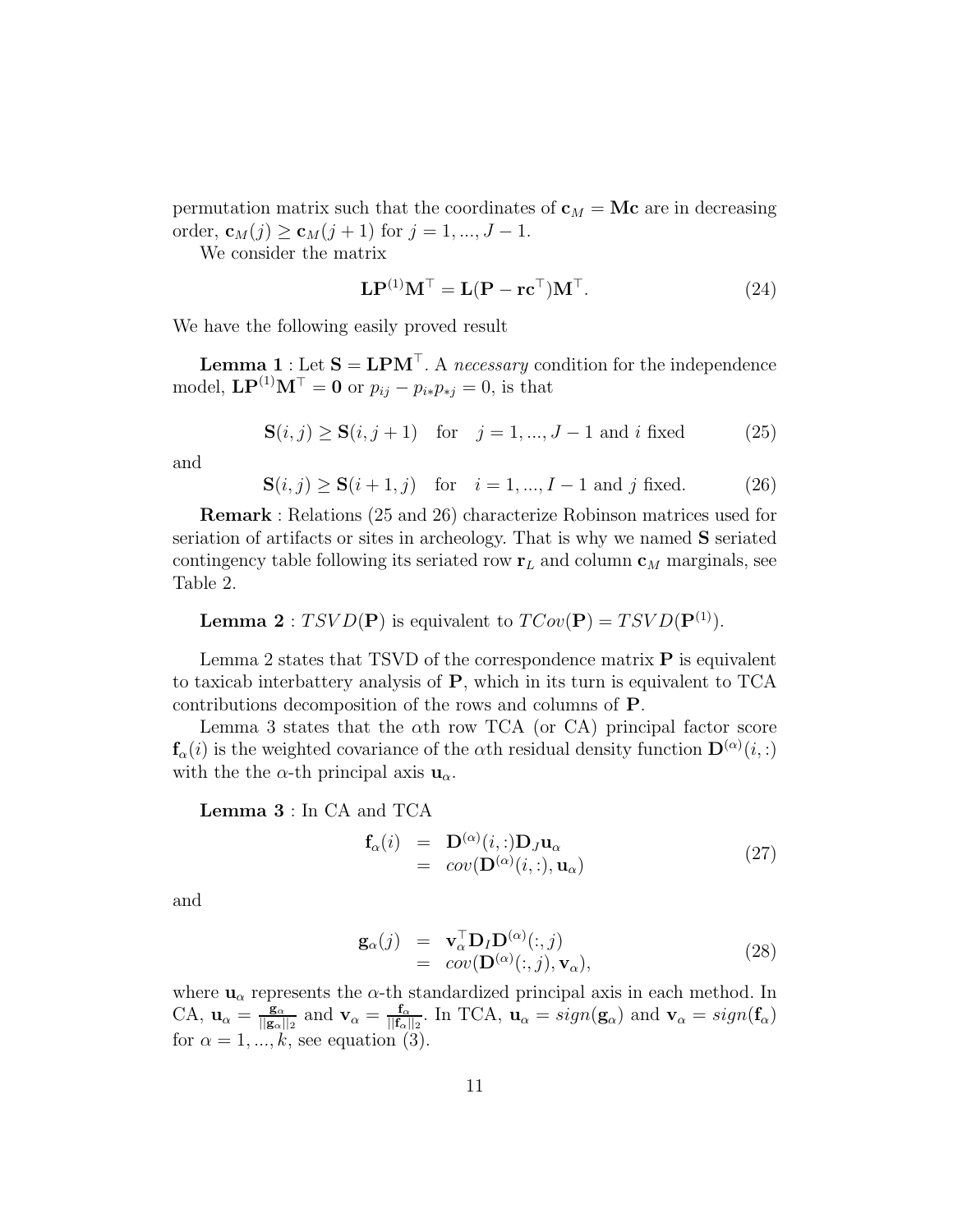Proof : Here, we provide a proof for TCA. We use the transition formula (2) for  $m = 1, ..., k - 1$ ,

$$
\mathbf{a}_{m+1}(i) = \sum_{j} p_{ij}^{(m+1)} \mathbf{u}_{m+1}(j)
$$
  
\n
$$
= \sum_{j} \left[ p_{ij} - p_{i*} p_{*j} - \sum_{\alpha=1}^{m} a_{\alpha}(i) b_{\alpha}(j) / \delta_{\alpha} \right] \mathbf{u}_{m+1}(j)
$$
  
\n
$$
= \sum_{j} \left[ p_{ij} - p_{i*} p_{*j} - \sum_{\alpha=1}^{m} a_{\alpha}(i) b_{\alpha}(j) / \delta_{\alpha} \right] \frac{p_{i*} p_{*j}}{p_{i*} p_{*j}} \mathbf{u}_{m+1}(j)
$$
  
\n
$$
= \sum_{j} \left[ \frac{p_{ij}}{p_{i*} p_{*j}} - 1 - \sum_{\alpha=1}^{m} f_{\alpha}(i) g_{\alpha}(j) / \delta_{\alpha} \right] p_{i*} p_{*j} \mathbf{u}_{m+1}(j), \text{ by (17)},
$$
  
\n
$$
\mathbf{f}_{m+1}(i) = \sum_{j} \left[ \frac{p_{ij}}{p_{i*} p_{*j}} - 1 - \sum_{\alpha=1}^{m} f_{\alpha}(i) g_{\alpha}(j) / \delta_{\alpha} \right] p_{*j} \mathbf{u}_{m+1}(j)
$$
  
\n
$$
= \sum_{j} d_{ij}^{(m+1)} p_{*j} \mathbf{u}_{m+1}(j),
$$

which is the required result (27).

Corollary : In TCA, we have

$$
\mathbf{a}_{m+1}(i) = \sum_{j} \left[ \frac{p_{ij}}{p_{*j}} - 1 - \sum_{\alpha=1}^{m} a_{\alpha}(i) g_{\alpha}(j) / \delta_{\alpha} \right] p_{*j} \mathbf{u}_{m+1}(j)
$$
  
=  $cov(\mathbf{C}^{(m+1)}(i,:), \mathbf{u}_{\alpha}).$ 

This result is inspired from Gouvea (1978) ; it shows that the contribution  $\mathbf{a}_{m+1}(i)$  is the covariance of the column profile residual  $\mathbf{C}^{(m+1)}(i, :)$  with the  $(m+1)$ th row principal axis. So it is based on "relativities". Concerning CA, similar results are discussed mainly in Benzécri (1973, p.28-49) and Goodman (1991, p.1105).

### 4.1 Quantifying the intrinsic quality of a taxicab principal axis

Within the Euclidean framework a common used measure of the quality of a principal dimension is the proportion of variance explained (or inertia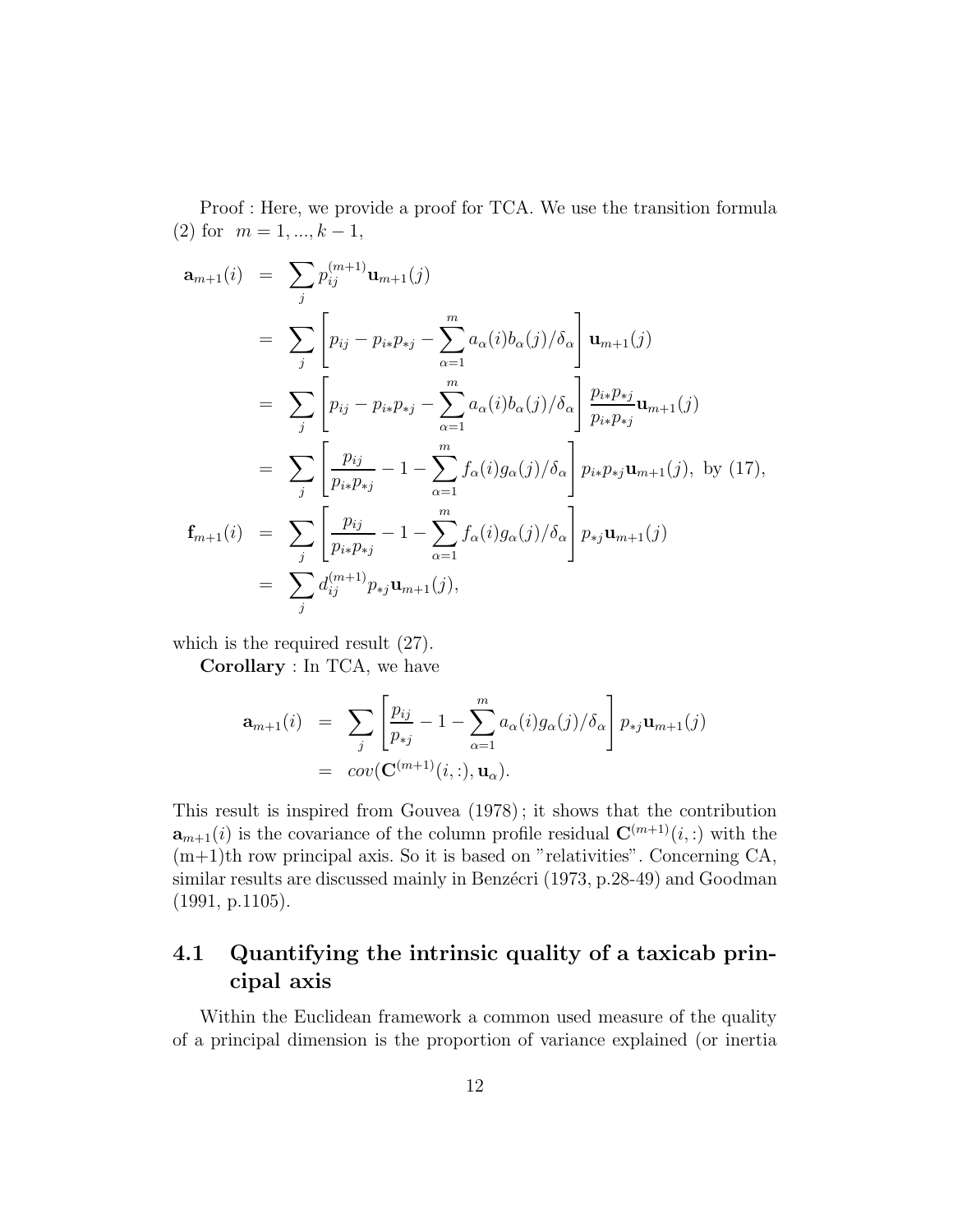in the case of CA)

$$
\%(\text{explained variance of dimension }\alpha) = \frac{\sigma_{\alpha}^2}{\sum_{\alpha=1}^k \sigma_{\alpha}^2}.
$$

This is an extrinsic measure of quality, because it compares the intrinsic dispersion of a principal axis  $\sigma_{\alpha}^2$  with the total dispersion  $\sum_{\alpha=1}^k \sigma_{\alpha}^2$ . Here, we propose a new measure of intrinsic quality, which is particularly adapted to TSVD.

Let  $S\cup \overline{S} = I$  be an optimal principal axis partition of I, and similarly  $T\cup$  $\overline{T} = J$  be an optimal principal axis partition of J. Thus the data set is divided into four quadrants. Here we define a new index showing the quality of signs of the residuals (QSR) in each quadrant of the  $\alpha$ th residual correspondence matrix  $\mathbf{P}^{(\alpha)}$  for  $\alpha = 1, ..., k$ .

**Definition** : For  $\alpha = 1, ..., k - 1$ , the measure of the quality of signs of the residuals in the quadrant  $E \times F \subseteq I \times J$  is

$$
QSR_{\alpha}(E, F) = \frac{\sum_{(i,j)\in E\times F} p_{ij}^{(\alpha)}}{\sum_{(i,j)\in E\times F} |p_{ij}^{(\alpha)}|}
$$

$$
= \frac{\delta_{\alpha}/4}{\sum_{(i,j)\in E\times F} |p_{ij}^{(\alpha)}|} \text{ by (23)}
$$

for  $E = S$  and  $\overline{S}$ , and,  $F = T$  and  $\overline{T}$ . Similarly quality of signs of the optimal cut of dimension  $\alpha$  is

$$
QSR_{\alpha} = \frac{4 \sum_{(i,j) \in S \times T} p_{ij}^{(\alpha)}}{\sum_{(i,j) \in I \times J} |p_{ij}^{(\alpha)}|}
$$

$$
= \frac{\delta_{\alpha}}{\sum_{(i,j)} |p_{ij}^{(\alpha)}|}.
$$

We have the following easily proved

**Lemma 4** : a) For  $\alpha = 1, ..., k-1$ ,  $QSR_{\alpha} = 1$  if and only if  $QSR_{\alpha}(S, T) =$  $-QSR_{\alpha}(S,\overline{T})=-QSR_{\alpha}(\overline{S},T)=QSR_{\alpha}(\overline{S},\overline{T})=1.$ b) For  $\alpha = k$ ,  $QSR_{\alpha} = 1$ .

Notation :  $QSR_{\alpha}(+) = (QSR_{\alpha}(S,T), QSR_{\alpha}(\overline{S},\overline{T}))$  and  $QSR_{\alpha}(-) =$  $(QSR_\alpha(S,\overline{T}), QSR_\alpha(\overline{S},T)).$ 

Allard et al. (2020) used the QSR index to choose between two competing methods of data analysis, TCA and taxicab log-ratio analysis.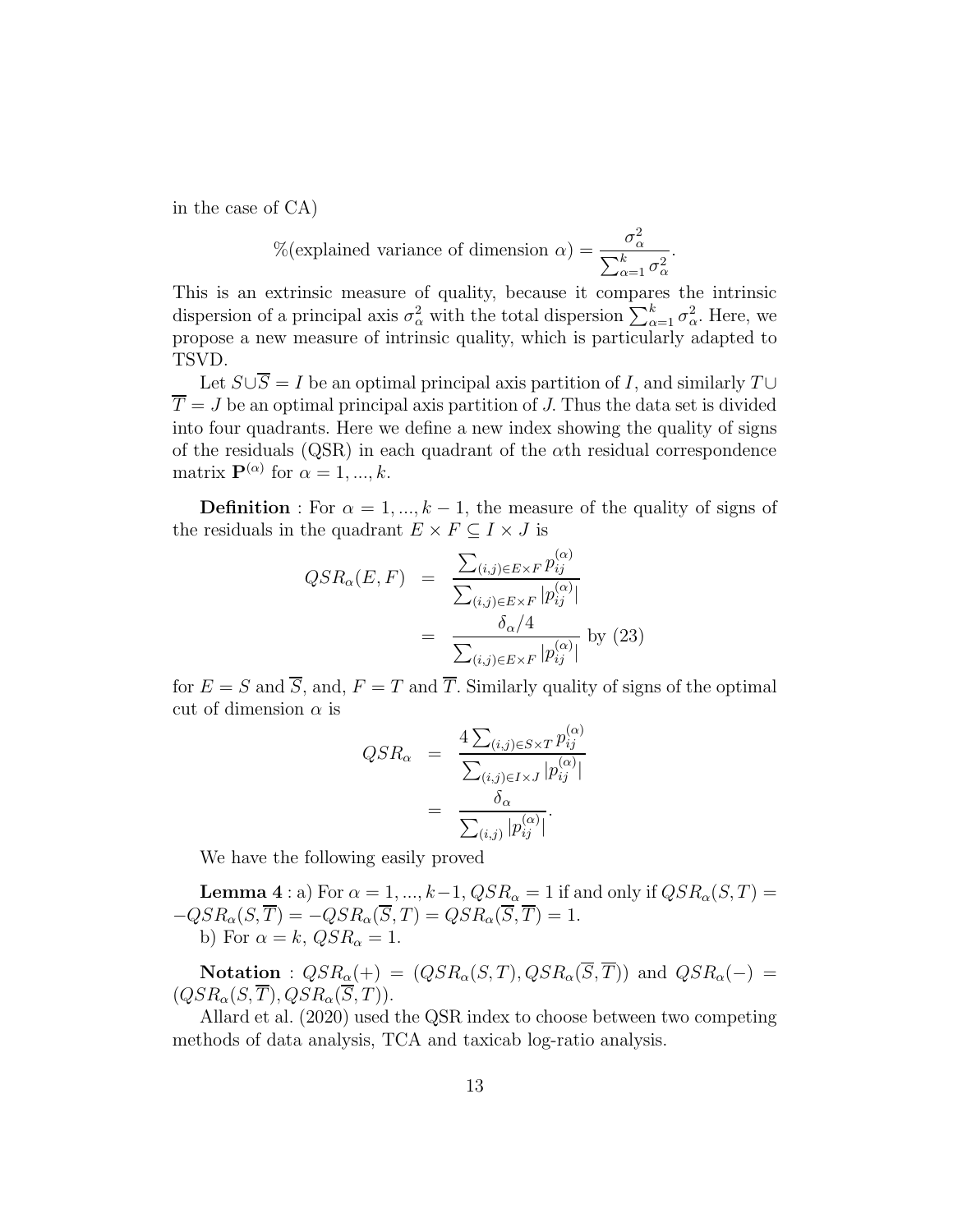### 5 Interpreting WS brand-attribute count data

Table 3 displays the quality of signs of residuals (QSR) measures in % of WS data : We use it to choose the number of principal dimensions. Our interest focuses on  $\maxQSR_{\alpha}(+)$ , because we are interested in positive association between two optimal subsets of the row and column categories. The first two with values of 100% and 89.29% are significant compared to the 3rd and 4th with values of 63.55% and 64.54%. By defining  $T = \{innovative, trusted\}$  and  $S = \{Nokia, Oracle, A, B, C, G\}$ , we observe in Table 4 that the covariance values in  $S \times T$  are all positive; and that is the reason that  $\maxQSR_1(S,T) = 100\%$ , the highest attainable value. Similarly one can interpret measures  $QSR_{\alpha}(-)$  and  $QSR_{\alpha}$ .

| $\alpha$   $QSR_{\alpha}(+)$ | $QSR_{\alpha}(-)$                                                    | $QSR_{\alpha}$   $\delta_{\alpha}$ |               |  |  |  |  |  |  |
|------------------------------|----------------------------------------------------------------------|------------------------------------|---------------|--|--|--|--|--|--|
| $1 \mid (100, 51.75)$        | $(-52.21, -86.76)$   67.01   0.0476                                  |                                    |               |  |  |  |  |  |  |
| 2 (65.62, <b>89.29)</b>      | $(-84.01, -60.77)$   72.99                                           |                                    | $\mid 0.0318$ |  |  |  |  |  |  |
| $3 \mid (62.50, 63.55)$      | $(-78.88, -62.65)$ 66.25 0.0203                                      |                                    |               |  |  |  |  |  |  |
|                              | $4 \mid (58.13, 64.54) \mid (-46.90, -80.23) \mid 60.17 \mid 0.0130$ |                                    |               |  |  |  |  |  |  |

Table  $3: QSR$  values (in  $\%$ ) of WS data for the first 4 dimensions.

In the next subsections, first we discuss Figure 2 (TCov  $\overline{\text{map}}$ ), then Figure 1 (TCA map).

#### 5.1 TCov map

Figure 2 represents taxicab interbattery analysis TCov map, which can also be interpreted as TCA contribution map. In Figure 2, brand  $i$  is represented by the principal coordinates  $(a_1(i), a_2(i))$ , and attribute j is represented by the principal coordinates  $(b_1(j), b_2(j))$ . The first row and column principal coordinates are given in Table 4 in decreasing order, and accordingly the covariance values of the attribute and brand categories are displayed in Table 4. The first taxicab dispersion measure, displayed in Table 3, is  $\delta_1 = 0.0476 = \sum$ 12  $i=1$  $|a_1(i)| = \sum$ 8  $i=1$  $|b_1(j)|$  by (18). The last column and the last row of Table 4 display the signed absolute contributions  $a_1(i)$  and  $b_1(j)$  to  $\delta_1$ , that according to Benzécri (1973, p.47) assist in the interpretation of the factor. So the relative contributiont (RC) of *innovative* to the first factor is  $RC_1(innovative) = 194/476 = 0.41 \le 0.5$ , a very high value indeed. In  $TCov(\mathbf{P})$ , the attainable upper bound of a RC of a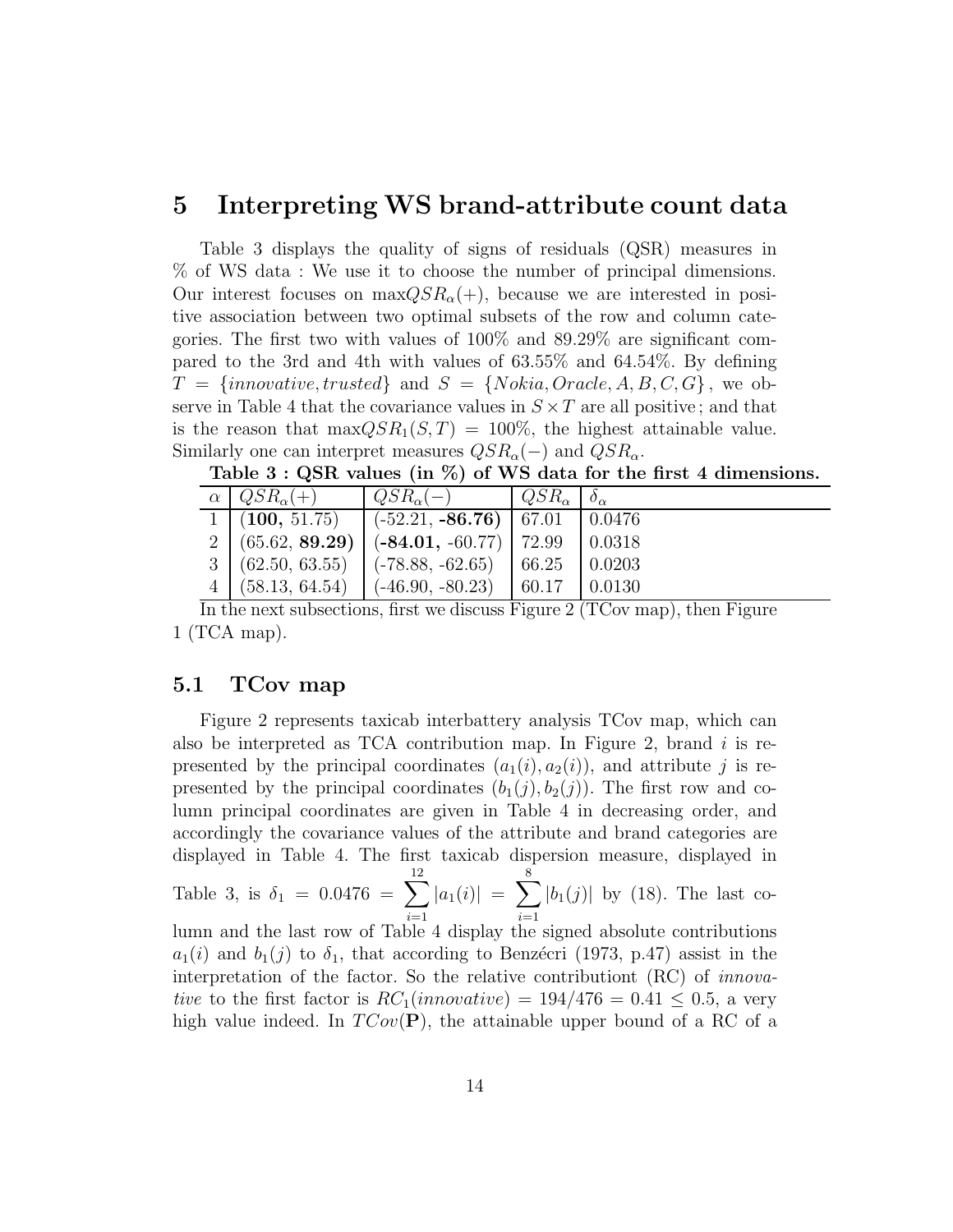point  $a_{\alpha}(i)$  or  $b_{\alpha}(j)$  is 0.5 by equation (22). Similarly the  $RC_1(relevant \text{ or } 1)$  $essential) = (98 + 86)/476 = 0.39$ , a very high value. So the first principal dimension represents the factor opposing (*innovative* associated with *Nokia and* with lesser degree with *Oracle*) to (*relevant-essential* associated with the brands *Fedex, H and F*). Examining the seriated Table 2, we see that the last three brands *Fedex, H and F* do not have any molehills, they satisfy equation (25) of Lemma 1, and they have quite large marginal weights.

A similar analysis shows that the second principal or latent variable is based on the opposition between (*leader-innovative* associated with *Nokia*) and (*solution-trusted-rapport* associated with brands *F and A*).

Figure 2 shows that each of the brands  $C, G, D, E$  and B have very small insignificant contribution either to the first or to the second principal dimensions.

Remark : For interpretation of principal dimensions, we have applied *Aristotle-Benz´ecri principle*. Aristotle in his book PHYSICS defined "*principles as contraries*" and cited as examples taken from his predecessors "*hot and cold*", "*the rare and the dense*" and "*plenum and void*" see Aristotle (1960, p.14). In CA, Benzécri (1973, p.227) following Aristotle based the interpretation of principal dimensions on contraries (dichotomies, oppositions) and gradations, where an opposition or a gradation represent a latent variable. In another context, Choulakian (2014, 2016b) used Euclid's *principle of contradiction* for interpretation of principal dimensions.

| Attribute         |                |         |               |           |                          |        |          |           |          |
|-------------------|----------------|---------|---------------|-----------|--------------------------|--------|----------|-----------|----------|
| Company           | innovative     | trusted | rapport       | efficient | solution                 | leader | relevant | essential | $a_1(i)$ |
| Nokia             | 60             |         | $-12$         | $-12$     | $-11$                    | 8      | $-12$    | $-27$     | 129      |
| Oracle            | 25             |         | $-3$          | $-1$      | $-6$                     | 11     | $-16$    | $-12$     | 57       |
| А                 | $\overline{a}$ |         |               | 5         | 11                       | $-18$  | $-7$     | $-6$      | 15       |
| B                 | з              |         |               |           | - 1                      | $-6$   | $-4$     | $^{-2}$   | 13       |
| E                 |                |         |               |           |                          | $-2$   | $-2$     | - 1       | 10       |
| ◠                 |                |         |               |           | -                        | - 1    | - 1      | $^{-2}$   |          |
|                   |                |         |               | - 1       | $\overline{\phantom{a}}$ | $-3$   | - 1      |           | б        |
|                   |                | -       |               |           |                          | $-5$   |          |           | $^{-2}$  |
|                   | $-13$          |         | $-10$         | $-13$     |                          | 10     | $-2$     | 20        | $-25$    |
| F                 | $-37$          | 8       | 6             | 2         | 16                       | $-6$   | 12       |           | $-58$    |
| H                 | $-17$          | $-13$   |               |           | $-4$                     | 3      | 17       |           | $-60$    |
| Fedex             | $-30$          | $-16$   | $\Omega$<br>z | 11        | $-14$                    | 9      | 17       | 20        | $-93$    |
| $\mathbf{b}_1(j)$ | 194            | 44      | -4            | $-10$     | $-18$                    | $-23$  | $-86$    | $-98$     |          |

Table 4 : WS Covariance matrix  $(\times 10^4)$  seriated along its first TCOV principal coordinates

#### 5.2 TCA map

Equation (17) shows that TCA map of Figure 1 is a change of scale of TCov map of Figure 2. In Figure 1, brand i is represented by the principal coordinates  $(f_1(i), f_2(i))$ , and attribute j is represented by the principal coordinates  $(g_1(j), g_2(j))$ . The first row and column principal coordinates are given in Table 5 in decreasing order, and accordingly the  $(density - 1 = \frac{p_{ij}}{p_{i*}p_{*j}} - 1)$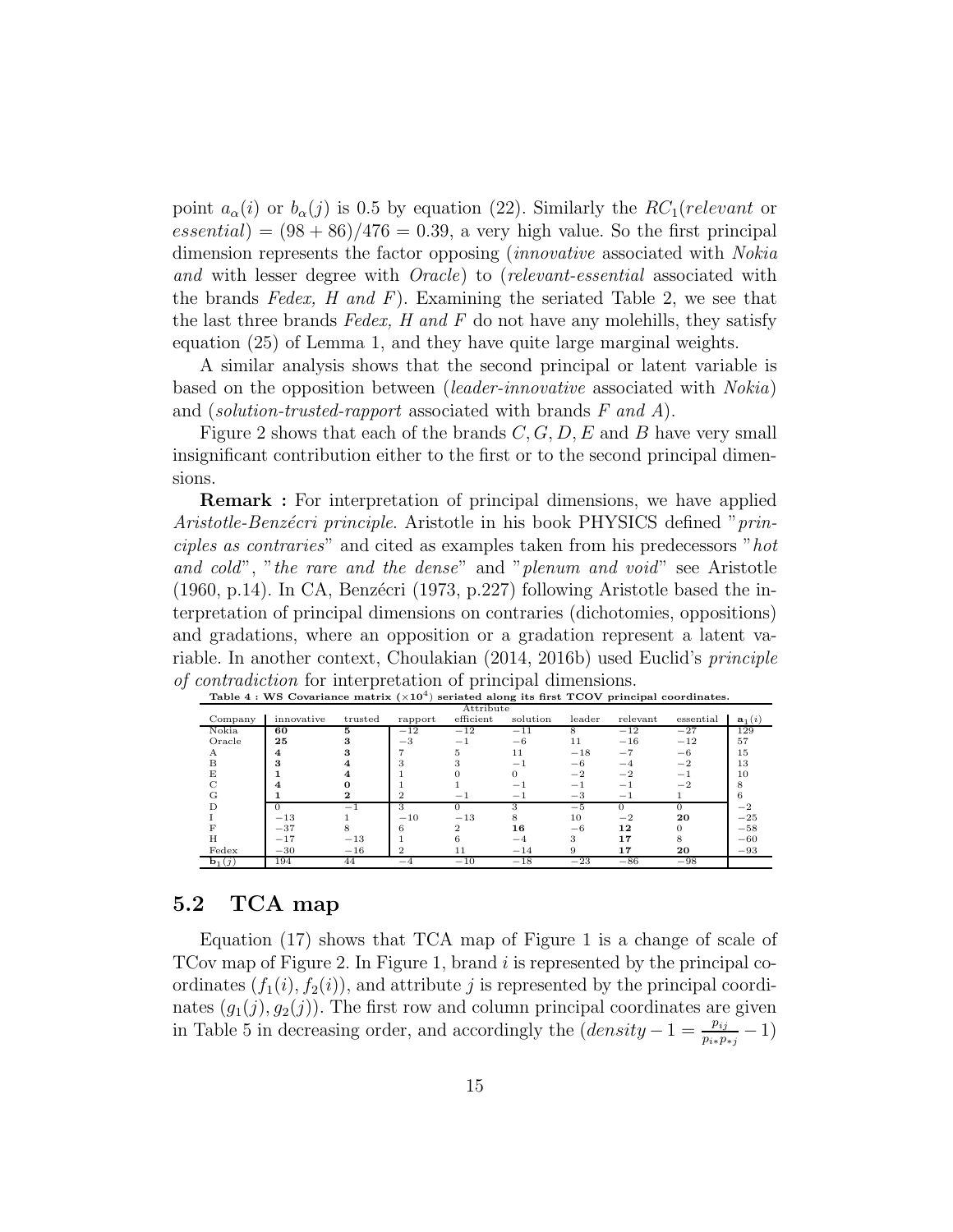values of the attribute and brand categories are displayed in Table 5. However, the relative position of some brands and attributes in Figure 1 are completely different in Figure 2. For instance, in TCA map Figure 1 on dimension 1 the company C seems to be much more important than the companies Oracle or Nokia : By Lemma 3, the covariance of brand C with the first factor is  $f_1(C) = 13/100$ , which is much larger than  $f_1(Nokia) = 9.3/100$ ; while in TCov map Figure 2 it is the opposite, the contributions are  $a_1(C) = 8/10000$ and  $a_1(Nokia) = 129/10000$ . This aspect is the cause of confusion and difficulty in the interpretation of CA or TCA maps. Lemma 3 helps us to explain this fact : The brand C is *strongly associated* with the latent variable *innovative, but it does not contribute to the construction of this latent variable.* While Nokia is *moderately associated* with the latent variable *innovative, even though it constructs this latent variable ; because it also constructs the 2nd principal dimension.* That is, the TCov map helps us to identify rows or columns that essentially contribute to the formation of a latent variable, while the TCA map shows us the rows and the columns which are highly associated with the latent variables defined by TCov decomposition. Table 5 : WS (density -1) matrix  $(x, 100)$  seriated along the first TCA principal dimension

|           |            |         | $-1$     |               | --       |        | ----     |           |          |
|-----------|------------|---------|----------|---------------|----------|--------|----------|-----------|----------|
| Attribute |            |         |          |               |          |        |          |           |          |
| Company   | innovative | trusted | rapport  | efficient     | solution | leader | relevant | essential | $f_1(i)$ |
|           | 54         |         | 9        |               | $-13$    | $-17$  | $-9$     | $-67$     | 13       |
| Oracle    | 40         | 4       | $-4$     | $-1$          | $-9$     | 14     | $-23$    | $-38$     | 10       |
| B         | 21         | 17      | 19       | 17            | $-7$     | $-32$  | $-28$    | $-29$     | 10       |
| E.        |            | 24      | 6        | $\Omega$      | $-1$     | $-18$  | $-19$    | $-10$     | 9.4      |
| Nokia     | 39         | 2       | $-6$     | $-6$          | $-6$     | 4      | $-7$     | $-34$     | 9.3      |
| G         |            | 16      | 18       | $-10$         | $-12$    | $-24$  | $-5$     | 16        | 6.8      |
| A         | 10         | 5       | 12       | 8             | 24       | $-32$  | $-14$    | $-25$     | 3.8      |
| D         |            | $-5$    | 15       | $-1$          | 22       | $-26$  |          | $-6$      | $-1.5$   |
| H         | $-7$       | $-4$    | $\Omega$ | $\mathcal{D}$ | $-2$     |        | 6        |           | $-2.7$   |
|           | $-14$      |         | $-9$     | $-10$         |          |        | $-2$     | 42        | $-2.9$   |
| Fedex     | $-10$      | $-4$    |          | 3             | $-4$     |        | 5        | 13        | $-3.4$   |
| F         | $-25$      | 4       | 3        |               | 10       | $-3$   |          |           | $-4.5$   |
| $g_1(j)$  | 17.6       | 2.7     | $-0.3$   | $-0.7$        | $-1.5$   | $-1.6$ | $-6.9$   | $-17.3$   |          |

### 5.3 Clustering of the profiles

This is the last step of data analysis according to the schematic diagram introduced in subsection 1.2, where we want to cluster the row and column profiles based on the interpretable TCA principal dimensions ; in this case Figure 1. Visually, we discern essentially three classes made up of the rows and columns in quadrant 4, in quadrant 3, and jointly in quadrants 1 and 2.

## 6 Conclusion

A crucial first step in data analysis of multivariate tables is the preprocessing step : centering and/or scaling of the data. In the case of CA of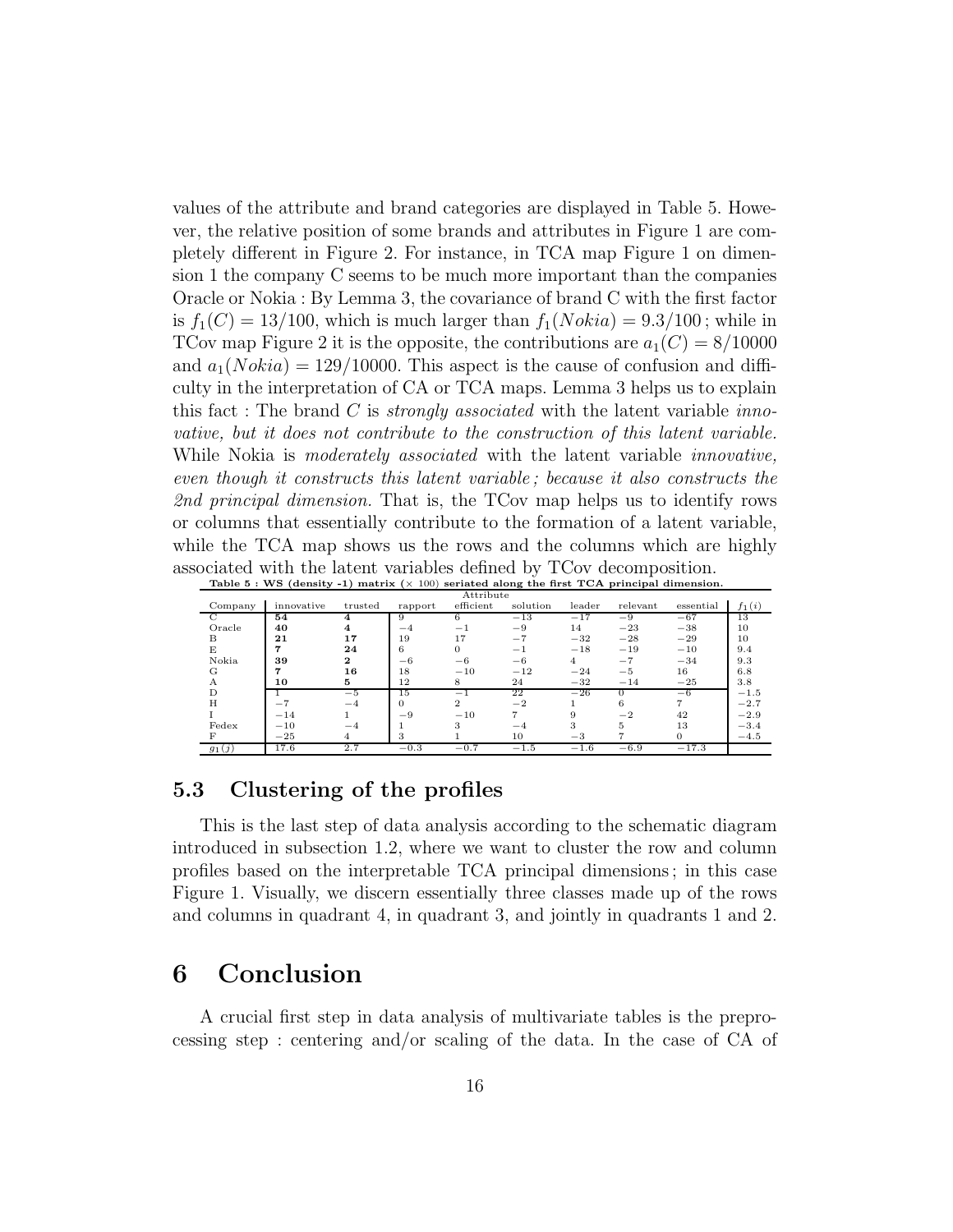contingency tables, the row and column marginals are intricate part of the centering and scaling of the method via the chi-squared residuals defined for the row and column profiles. In a pioneering work, Goodman (1991) and his discussants compared the effects of marginal weighted scores and uniform weighted scores in association and correlation models in the analysis of contingency tables. A parallel to this problem is : Should we decompose the covariance matrix (do Tucker interbattery analysis) or the correlation matrix (do Hotelling canonical correlation analysis) ?

Nowadays we notice a tendency in CA circles of the joint use of both CA map and CA contribution biplot.

This paper showed that within taxicab framework, essentially, both decompositions of the density function and the joint probability function in a contingency table are interrelated and complement each other in two major ways : First, the uniform weighted scores in the TCov decomposition are the marginal weighted contributions of the TCA decomposition of the density function. Second, TCA principal coordinates are the marginal weighted covariance measures of the residual density function with the TCov latent principal dichotomies. Furthermore, the two decompositions are jointly visualised in the TCov and TCA maps.

#### Acknowledgements

Choulakian's research has been supported by NSERC of Canada. Choulakian thanks Eric Beh for discussing this topic and furnishing few references ; and AhcA"ne Brahmi for help in editing.

#### References

Allard, J., Champigny, S., Choulakian, V. and Mahdi, S. (2020). TCA and TLRA : A comparison on contingency tables and compositional data. https ://arxiv.org/abs/2009.05482

Aristotle (1960). *The Pocket Aristotle*. Edited by Kaplan J.D, N.Y : The Pocket Books.

Beh, E. and Lombardo, R. (2014). *Correspondence Analysis : Theory, Practice and New Strategies*. N.Y : Wiley.

Benzécri, J.P. (1973). *L'Analyse des Données : Vol. 2 : L'Analyse des Correspondances*. Paris : Dunod.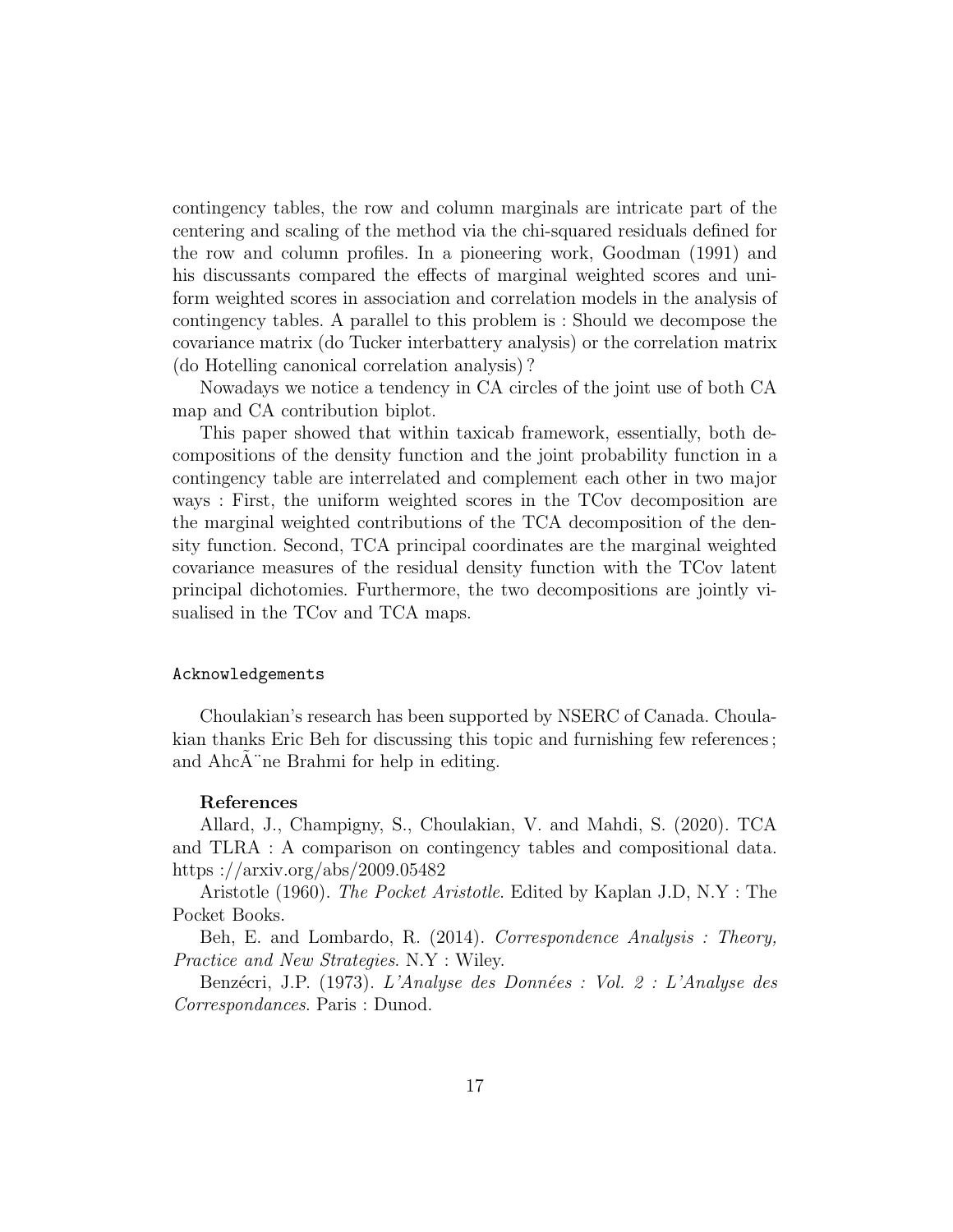Benzécri, J.P. (1982). Qualité et quantité : La grandeur et l'espace selon Bergson et en analyse des données. Les Cahiers de l'Analyse des Données, 7(4), 395-412.

Benzécri, J.P. (1988). Qualité et quantité dans la tradition des philosophes et et en analyse des donn´ees. *Les Cahiers de l'Analyse des Donn´ees*, 13(1), 131-152.

Bock, T. (2011a) Improving the display of correspondence analysis using moon plots. *International Journal of Market Research*, 53, 307–326.

Bock, T. (2011b) We really do need correspondence analysis. *International Journal of Market Research*, 53, 587–591.

Choulakian, V. (2006). Taxicab correspondence analysis. *Psychometrika,* 71, 333-345.

Choulakian, V. (2014). Taxicab correspondence analysis of ratings and rankings. Journal de la Société Française de Statistique,  $155(4)$ , 1-23.

Choulakian, V., Simonetti, B. and Gia, T.P. (2014). Some further aspects of taxicab correspondence analysis. *Statistical Methods and Applications*, 23, 401-416.

Choulakian, V. (2016a). Matrix factorizations based on induced norms. *Statistics, Optimization and Information Computing*, 4, 1-14.

Choulakian, V. (2016b). Globally homogenous mixture components and local heterogeneity of rank data. https ://arxiv.org/pdf/1608.05058.pdf

Choulakian, V. (2017). Taxicab correspondence analysis of sparse contingency tables. *Italian Journal of Applied Statistics,* 29 (2-3), 153-179.

Choulakian, V. and Abou-Samra, G. (2020). Mean absolute deviations about the mean, the cut norm and taxicab correspondence analysis. *Open Journal of Statistics*, 10(1), 97-112.

Collins, M. (2002) Analyzing brand image data. *Marketing Research*, 14, 32–36.

Collins, M. (2011) Do we really need correspondence analysis ? *International Journal of Market Research*, 53, 583–586.

De Leeuw, J. (2005). Book review 5 : Correspondence Analysis and Data Coding with Java and R. *Journal of Statistical Software*, 14, 1-2.

Friendly, M. and Kwan, K. (2011). Comment (Graph people versus Table people). *Journal of Computational and Graphical Statistics*, 20 (1), 18–27.

Goodman, L.A. (1991) Measures, models, and graphical displays in the analysis of cross-classified data. *Journal of the American Statistical Association*, 86 (4), 1085-1111.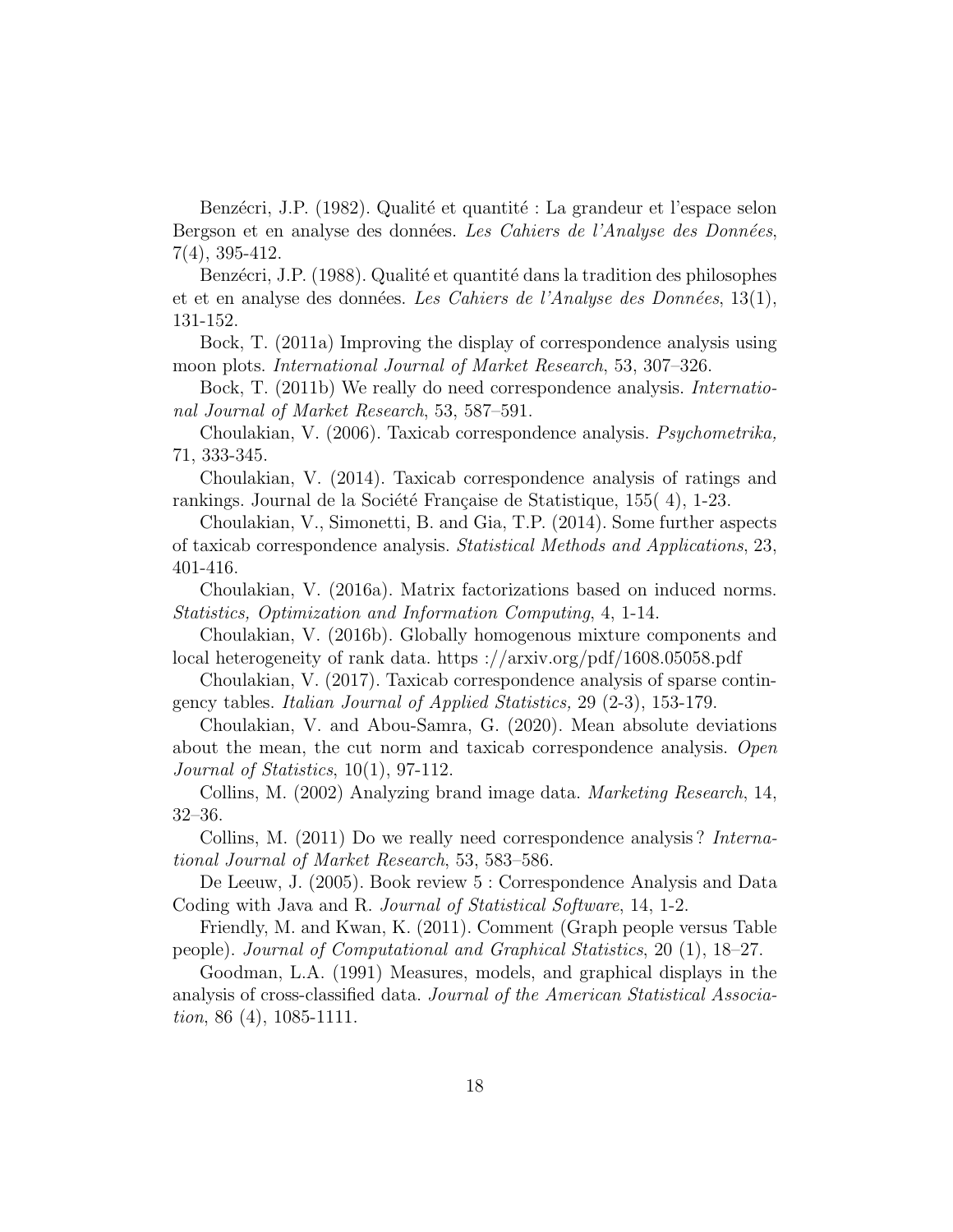Goodman, L.A. (1996). A single general method for the analysis of crossclassified data : Reconciliation and synthesis of some methods of Pearson, Yule, and Fisher, and also some methods of correspondence analysis and association analysis. *Journal of the American Statistical Association*, 91, 408- 428.

Gouvéa, V. (1978). Les importations du Brésil en équipements par pays d'origine et classes de machines de 1971 `a 1975. *Les Cahiers de l'Analyse des Donn´ees*, 3 (3), 307-342.

Greenacre, M. (2013). Contribution biplots. *Journal of Computational and Graphical Statistics*, 22(1), 107–122.

Greenacre, M. and Lewi, P. (2009). Distributional equivalence and subcompositional coherence in the analysis of compositional data, contingency tables and ratio-scale measurements. *Journal of Classification*, 26, 29-54.

Hotelling, H. (1936). Relations between two sets of variates. *Biometrika*, 28(3/4), 321–377.

Lancaster, H. (1958). The structure of bivariate distributions. *The Annals of Mathematical Statistics*, 29(3), 719–736.

Murtagh F. (2005). *Correspondence Analysis and Data Coding with R and Java*. Chapman and Hall/CRC Press

Tenenhaus, M. and Augendre, H. (1996). Analyse factorielle inter-batteries de Tucker et analyse canonique aux moindres carr´es partiels. In *Recueil des r´esum´es des communications des 28`eme Journ´ees de statistique*, 693-697.

Tucker, L. R. (1958). An inter-battery method of factor analysis. *Psychometrika*, 23, 111–136.

Whitlark, D.B. and Smith, S.M. (2001) Using correspondence analysis to map relationships. *Marketing Research*, 13 (3), 22–27.

Whitlark, D.B. and Smith, S.M. (2002) Why go beyond the basics. *Marketing Research*, 14 (3), 41.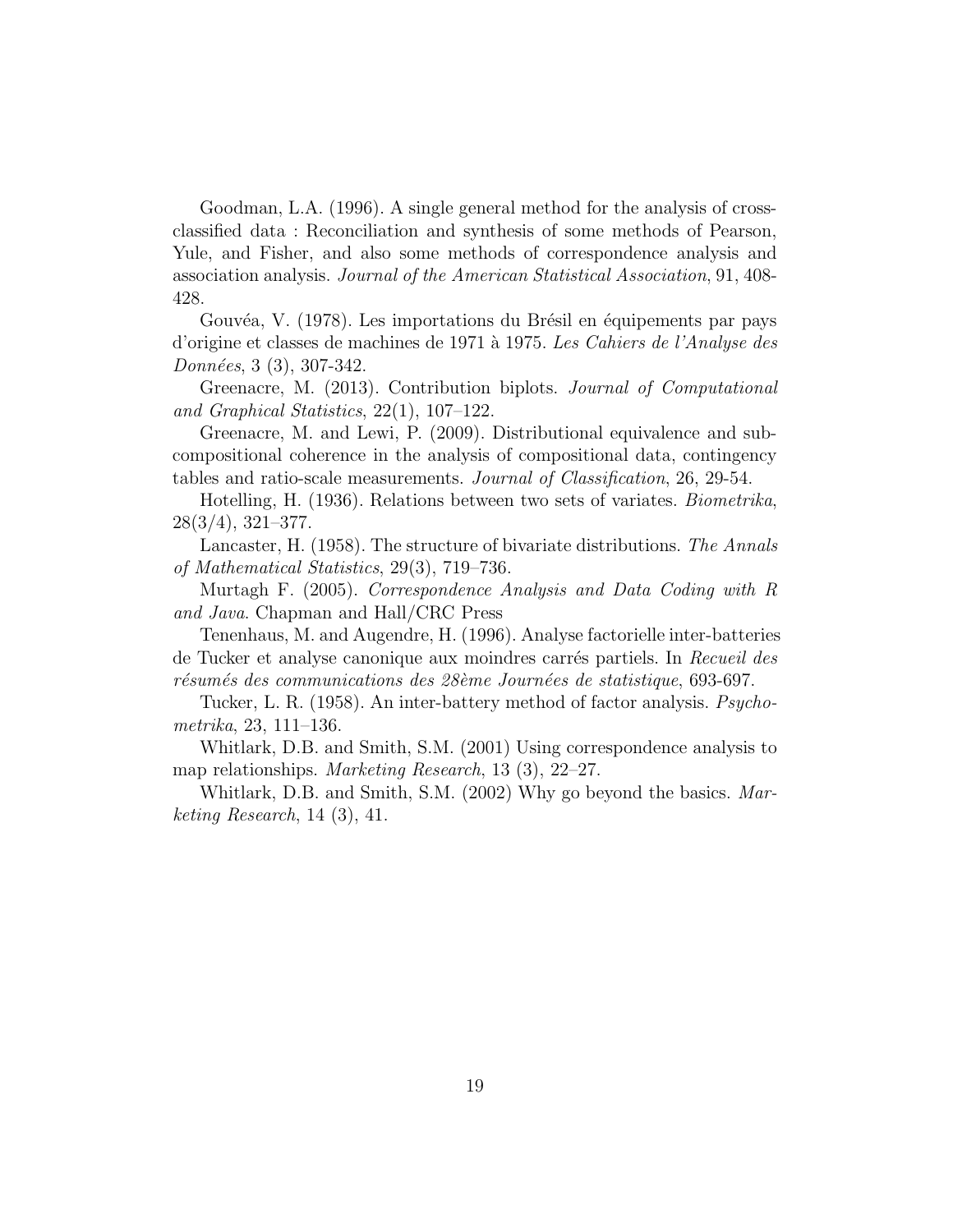This figure "WSfigTCA.jpg" is available in "jpg" format from:

<http://arxiv.org/ps/2011.00544v1>